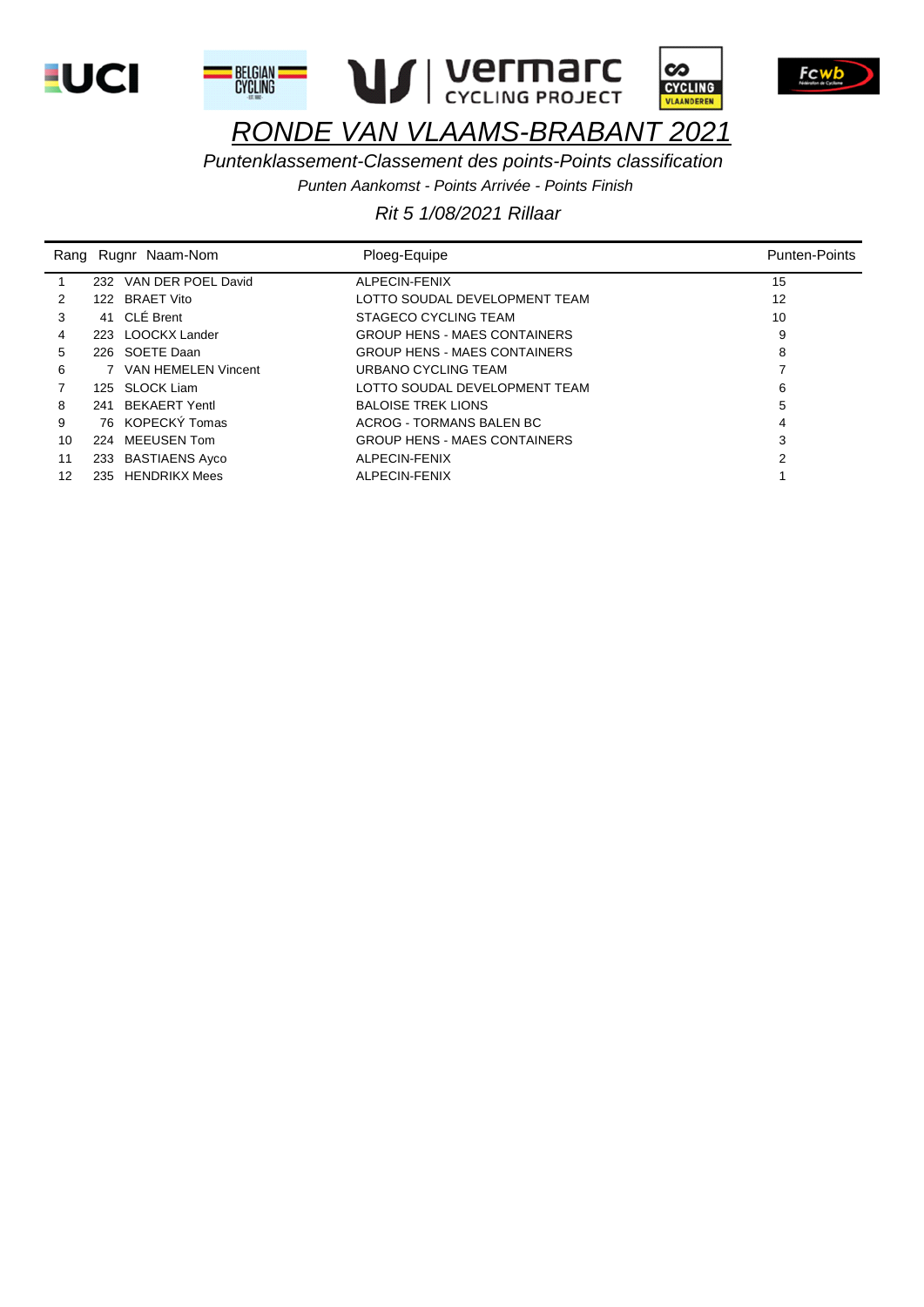







Fcwb

# *RONDE VAN VLAAMS-BRABANT 2021*

#### *Rit 5 1/08/2021 Rillaar Jongerenklassement - Classement du meilleur Jeune - Youth Classification*

| Rank Nr        |                                           | Name                                         | Team                                     | Time    |
|----------------|-------------------------------------------|----------------------------------------------|------------------------------------------|---------|
| $\mathbf{1}$   | 122 BEL 100 163 583 25 BRAET Vito         |                                              | LOTTO SOUDAL DEVELOPMENT TEAM            | 2:49:24 |
| 2              |                                           | 7 BEL 100 164 962 46 VAN HEMELEN Vincent     | URBANO CYCLING TEAM                      | 2:49:24 |
| 3              | 125 BEL 100 164 712 87 SLOCK Liam         |                                              | LOTTO SOUDAL DEVELOPMENT TEAM            | 2:49:24 |
| 4              | 241 BEL 100 109 564 35 BEKAERT Yentl      |                                              | <b>BALOISE TREK LIONS</b>                | 2:49:24 |
| 5              | 76 CZE 100 112 272 27 KOPECKÝ Tomas       |                                              | ACROG - TORMANS BALEN BC                 | 2:49:24 |
| 6              | 235 NED 100 165 194 84 HENDRIKX Mees      |                                              | ALPECIN-FENIX                            | 2:49:48 |
| $\overline{7}$ | 173 BEL 100 163 843 91 DE MEESTER Luca    |                                              | EFC-L&R-VULSTEKE                         | 2:52:02 |
| 8              | 123 BEL 100 164 526 95 PATTYN Steven      |                                              | LOTTO SOUDAL DEVELOPMENT TEAM            | 2:53:08 |
| 9              | 136 BEL 100 164 994 78 VAN MULDERS Brent  |                                              | HOME SOLUTION - SOENENS CYCLING TEAM     | 2:53:08 |
| 10             | 213 BEL 100 650 088 75 GELDERS Gil        |                                              | BINGOAL WB DEVELOPMENT TEAM              | 2:53:08 |
| 11             | 246 BEL 100 650 048 35 NYS Thibau         |                                              | <b>BALOISE TREK LIONS</b>                | 2:53:08 |
| 12             | 231 BEL 100 109 565 36 KIELICH Timo       |                                              | ALPECIN-FENIX                            | 2:53:15 |
| 13             | 237 BEL 100 649 412 78 DEHAIRS Simon      |                                              | ALPECIN-FENIX                            | 2:55:53 |
| 14             |                                           | 176 BEL 100 156 002 10 VANOVERBERGHE Jens    | EFC-L&R-VULSTEKE                         | 2:55:53 |
| 15             | 3 BEL 100 163 872 23 DE PAUW Len          |                                              | URBANO CYCLING TEAM                      | 2:55:53 |
| 16             | 151 BEL 100 156 804 36 VOLKAERT Jonas     |                                              | VDM-TRAWOBO CYCLING TEAM                 | 2:55:53 |
| 17             | 146 BEL 100 164 203 63 HOUTEKIER Justin   |                                              | INDULEK - DOLTCINI - DERITO CYCLING TEAM | 2:55:53 |
| 18             | 236 BEL 100 649 744 22 BELMANS Lennert    |                                              | ALPECIN-FENIX                            | 2:55:53 |
| 19             | 133 BEL 100 153 372 96 FIVE Trystan       |                                              | HOME SOLUTION - SOENENS CYCLING TEAM     | 2:55:53 |
| 20             | 46 BEL 100 157 765 27 VAN DEN PUT Ronan   |                                              | STAGECO CYCLING TEAM                     | 2:55:53 |
| 21             | 172 BEL 100 161 395 68 CAETHOVEN Kenneth  |                                              | EFC-L&R-VULSTEKE                         | 2:55:53 |
| 22             | 152 BEL 100 649 858 39 DEMAN Brem         |                                              | VDM-TRAWOBO CYCLING TEAM                 | 2:55:53 |
| 23             | 74 BEL 100 163 598 40 BROUWERS Arno       |                                              | ACROG - TORMANS BALEN BC                 | 2:55:53 |
| 24             | 132 BEL 100 163 641 83 CLAEYS Arno        |                                              | HOME SOLUTION - SOENENS CYCLING TEAM     | 2:55:53 |
| 25             | 244 BEL 100 650 055 42 HUYBS Ward         |                                              | <b>BALOISE TREK LIONS</b>                | 2:55:53 |
| 26             | 191 BEL 100 165 062 49 VERCRUYSSE Gilles  |                                              | GAVERZICHT-BE-OKAY                       | 3:01:16 |
| 27             | 82 BEL 100 649 611 83 GROOTJANS Jeno      |                                              | WIELERCLUB STEEDS VOORAAN V.Z.W.         | 3:01:16 |
| 28             | 12 BEL 100 649 513 82 VAN CAUTER Jarne    |                                              | VAN EYCK SPORT - JOSAN                   | 3:01:16 |
| 29             | 243 BEL 100 989 062 34 MARIËN Daan        |                                              | <b>BALOISE TREK LIONS</b>                | 3:01:16 |
| 30             | 6 BEL 100 649 728 06 LAGROU Stan          |                                              | URBANO CYCLING TEAM                      | 3:01:16 |
| 31             | 45 BEL 100 163 602 44 BRUSSELEERS Kiano   |                                              | STAGECO CYCLING TEAM                     | 3:01:16 |
| 32             |                                           | 116 BEL 100 164 674 49 SCHERPENBERGH Tristan | DAVO UNITED CYCLING TEAM                 | 3:01:16 |
| 33             |                                           | 91 BEL 100 156 738 67 VAN DER EYCKEN Brent   | <b>HUBO - TITAN CARGO CT</b>             | 3:01:16 |
| 34             | 96 BEL 100 794 966 35 DE RIJK Sim         |                                              | HUBO - TITAN CARGO CT                    | 3:01:16 |
| 35             | 83 BEL 100 164 075 32 GEYSELS Xander      |                                              | WIELERCLUB STEEDS VOORAAN V.Z.W.         | 3:01:16 |
| 36             | 114 BEL 100 164 922 06 VANDEVELDE Yentl   |                                              | DAVO UNITED CYCLING TEAM                 | 3:01:16 |
| 37             |                                           | 55 BEL 100 649 495 64 SCHERPENBERGH Yarne    | VP CONSULTING-PRORACE CYCLING TEAM       | 3:01:16 |
| 38             |                                           | 126 BEL 100 649 993 77 VAN RYCKEGHEM Lars    | LOTTO SOUDAL DEVELOPMENT TEAM            | 3:01:16 |
| 39             |                                           | 192 BEL 100 649 646 21 DECAESTECKER Korneel  | GAVERZICHT-BE-OKAY                       | 3:01:16 |
| 40             | 72 BEL 100 649 469 38 DE DECKER Tijl      |                                              | <b>ACROG - TORMANS BALEN BC</b>          | 3:01:16 |
| 41             |                                           | 137 BEL 100 649 695 70 VAN PETEGEM Axandre   | HOME SOLUTION - SOENENS CYCLING TEAM     | 3:01:16 |
| 42             |                                           | 71 BEL 100 649 941 25 VANDENBRANDEN Noah     | <b>ACROG - TORMANS BALEN BC</b>          | 3:01:16 |
| 43             | 175 BEL 100 649 715 90 LAURYSSEN Yorben   |                                              | EFC-L&R-VULSTEKE                         | 3:01:16 |
| 44             | 135 BEL 100 649 479 48 SQUIRE Ben         |                                              | HOME SOLUTION - SOENENS CYCLING TEAM     | 3:01:16 |
| 45             | 73 BEL 100 649 719 94 POLLEFLIET Gianluca |                                              | <b>ACROG - TORMANS BALEN BC</b>          | 3:01:16 |
| 46             | 87 BEL 100 747 124 14 HUYSMANS Brent      |                                              | WIELERCLUB STEEDS VOORAAN V.Z.W.         | 3:01:16 |
| 47             | 154 BEL 100 649 796 74 SEGERS Ryan        |                                              | VDM-TRAWOBO CYCLING TEAM                 | 3:01:16 |
| 48             | 211 BEL 100 650 067 54 DECLERCK Jelle     |                                              | BINGOAL WB DEVELOPMENT TEAM              | 3:01:16 |
| 49             | 166 BEL 100 649 431 00 VAN TRICHT Floris  |                                              | <b>BASSO TEAM FLANDERS</b>               | 3:01:16 |
| 50             | 21 BEL 100 887 961 07 LAUWEREYS Jarne     |                                              | <b>JONGE RAKKERS VOLLEZELE</b>           | 3:01:16 |
| 51             | 81 BEL 100 156 725 54 LAUWENS Feddrik     |                                              | WIELERCLUB STEEDS VOORAAN V.Z.W.         | 3:01:16 |
| 52             | 62 BEL 100 110 662 66 DE MEYER Jarne      |                                              | <b>HEIST CYCLING TEAM (HCT)</b>          | 3:01:16 |
| 53             | 11 BEL 100 649 953 37 DELAHAYE Jens       |                                              | VAN EYCK SPORT - JOSAN                   | 3:01:16 |
| 54             | 61 BEL 100 165 014 01 VAN RILLAER Witse   |                                              | <b>HEIST CYCLING TEAM (HCT)</b>          | 3:01:16 |
| 55             | 115 BEL 100 155 397 84 HILLEN Michiel     |                                              | DAVO UNITED CYCLING TEAM                 | 3:01:16 |
| 56             | 56 BEL 100 163 653 95 CLYNHENS Jens       |                                              | VP CONSULTING-PRORACE CYCLING TEAM       | 3:01:16 |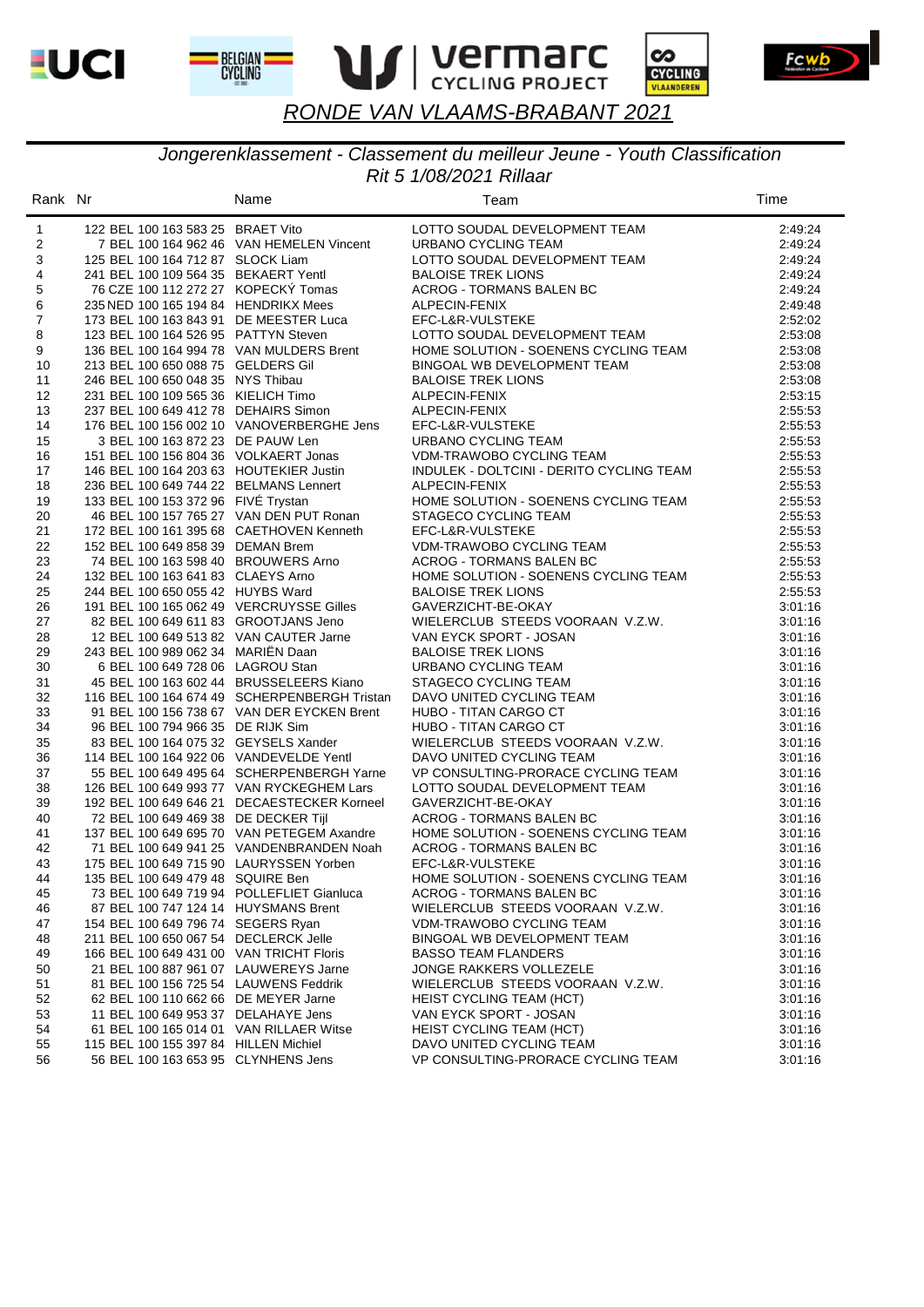



 $\mathbf{r}$ 







# *RONDE VAN VLAAMS-BRABANT 2021*

#### *Rit 5 1/08/2021 Rillaar*

#### *Rushes - Sprint Intermediaires - Intermediate Sprints*

| Rank Nr |     | Name                                  | Team                                | <b>Bonification</b> |
|---------|-----|---------------------------------------|-------------------------------------|---------------------|
|         |     | <b>Rush 1 (2e doortocht aankomst)</b> |                                     |                     |
|         |     | 233 BASTIAENS Ayco                    | ALPECIN-FENIX                       | 0:00:00             |
| 2       | 224 | <b>MEEUSEN Tom</b>                    | <b>GROUP HENS - MAES CONTAINERS</b> | 0:00:00             |
| 3       |     | 76 KOPECKÝ Tomas                      | <b>ACROG - TORMANS BALEN BC</b>     | 0:00:00             |
|         |     | <b>Rush 2 (4e doortocht aankomst)</b> |                                     |                     |
|         |     | 233 BASTIAENS Ayco                    | ALPECIN-FENIX                       | 0:00:00             |
| 2       |     | 232 VAN DER POEL David                | ALPECIN-FENIX                       | 0:00:00             |
| 3       |     | 235 HENDRIKX Mees                     | ALPECIN-FENIX                       | 0:00:00             |
|         |     | <b>Rush 3 (6e doortocht aankomst)</b> |                                     |                     |
|         |     | 232 VAN DER POEL David                | ALPECIN-FENIX                       | 0:00:00             |
| 2       | 231 | KIELICH Timo                          | ALPECIN-FENIX                       | 0:00:00             |
| 3       | 235 | <b>HENDRIKX Mees</b>                  | ALPECIN-FENIX                       | 0:00:00             |
|         |     | <b>Rush 4 (8e doortocht aankomst)</b> |                                     |                     |
|         |     | 233 BASTIAENS Ayco                    | ALPECIN-FENIX                       | 0:00:00             |
| 2       | 241 | <b>BEKAERT Yentl</b>                  | <b>BALOISE TREK LIONS</b>           | 0:00:00             |
| 3       | 122 | <b>BRAET Vito</b>                     | LOTTO SOUDAL DEVELOPMENT TEAM       | 0:00:00             |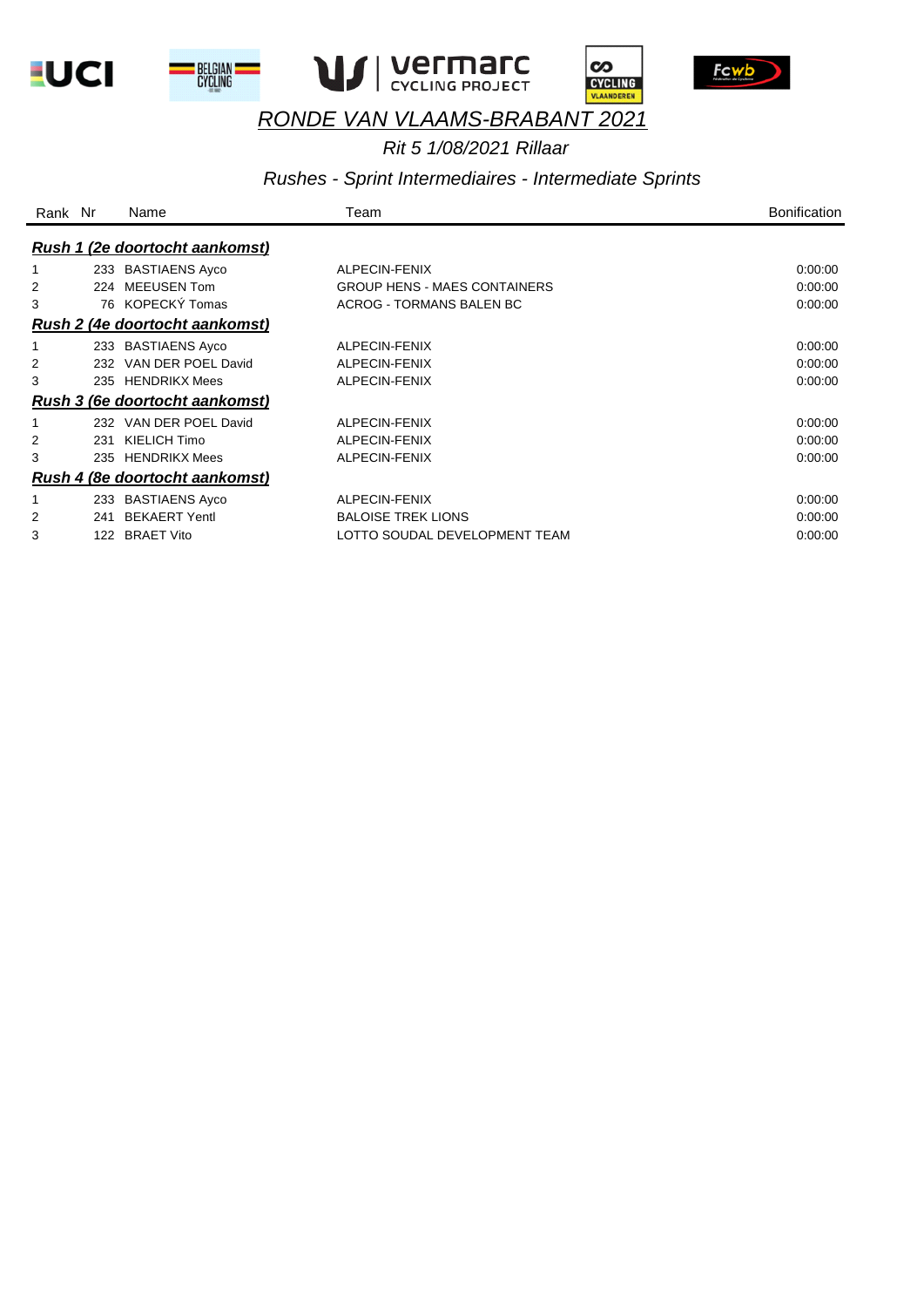









## *Rit 5 1/08/2021 Rillaar*

# *Bergklassement - GPM - Mountains Sprints*

| Rank Nr          | Name                   | Team                                | Points |
|------------------|------------------------|-------------------------------------|--------|
| GPM 1 (3e ronde) |                        |                                     |        |
|                  | 226 SOETE Daan         | <b>GROUP HENS - MAES CONTAINERS</b> | 5      |
| 2                | 233 BASTIAENS Ayco     | ALPECIN-FENIX                       | 3      |
| 3                | 41 CIF Brent           | STAGECO CYCLING TEAM                |        |
| GPM 2 (5e ronde) |                        |                                     |        |
|                  | 226 SOETE Daan         | <b>GROUP HENS - MAES CONTAINERS</b> | 5      |
| 2                | 223 LOOCKX Lander      | <b>GROUP HENS - MAES CONTAINERS</b> | 3      |
| 3                | 76 KOPECKÝ Tomas       | ACROG - TORMANS BALEN BC            |        |
| GPM 3 (7e ronde) |                        |                                     |        |
|                  | 226 SOETE Daan         | <b>GROUP HENS - MAES CONTAINERS</b> | 5      |
| 2                | 232 VAN DER POEL David | ALPECIN-FENIX                       | 3      |
| 3                | 235 HENDRIKX Mees      | ALPECIN-FENIX                       |        |
| GPM 4 (9e ronde) |                        |                                     |        |
|                  | 223 LOOCKX Lander      | <b>GROUP HENS - MAES CONTAINERS</b> | 5      |
| 2                | 76 KOPECKÝ Tomas       | ACROG - TORMANS BALEN BC            | 3      |
| 3                | 235 HENDRIKX Mees      | ALPECIN-FENIX                       |        |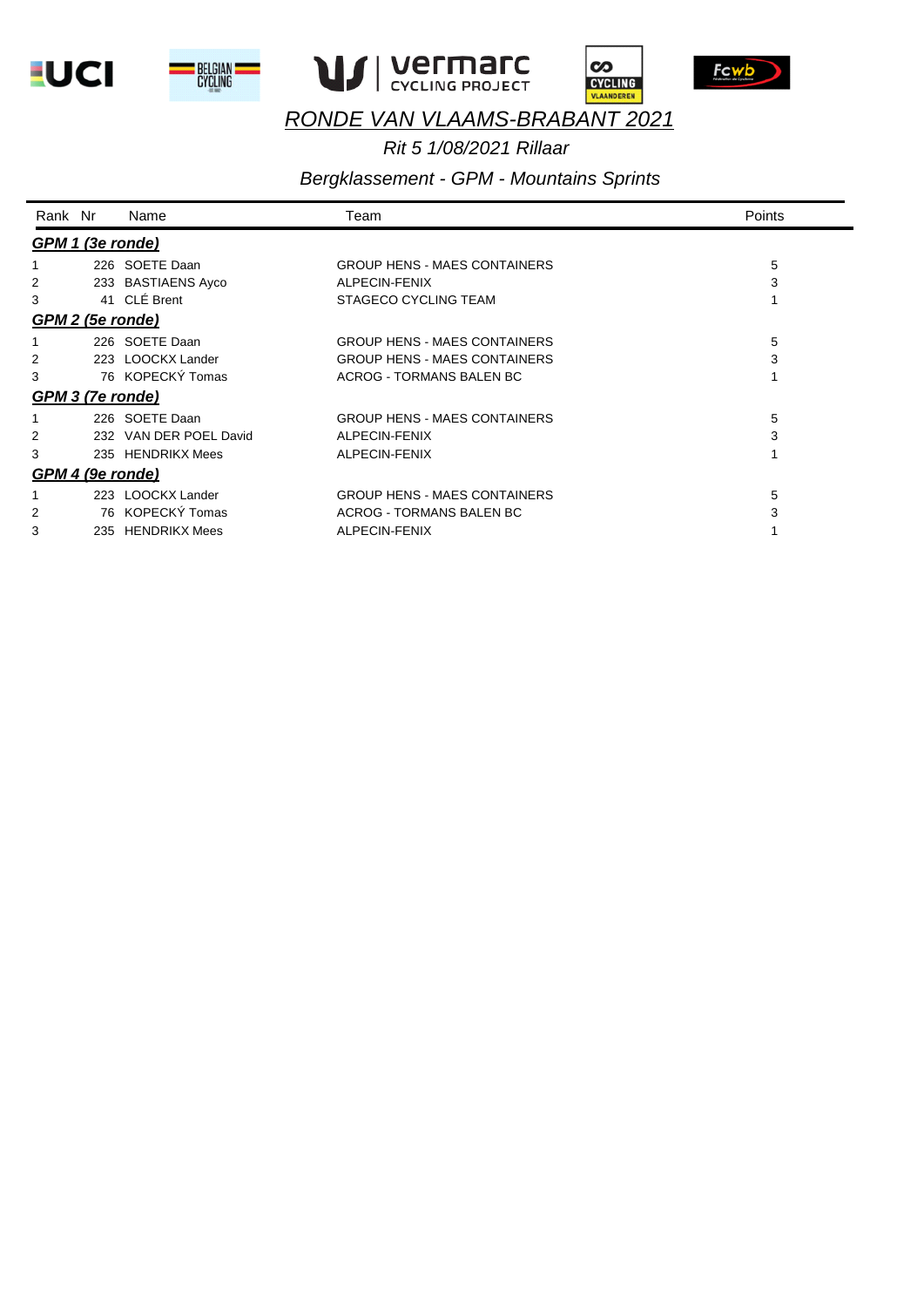







### *Ploegen klassement-Classement par équipes- Team Classification*

|    | Rank Team                            |               | Time      | Places | 1st rider |
|----|--------------------------------------|---------------|-----------|--------|-----------|
| 1  | <b>GROUP HENS - MAES CONTAINERS</b>  |               | 3 8:28:12 | 19     | 4         |
| 2  | ALPECIN-FENIX                        |               | 3 8:28:43 | 24     |           |
| 3  | LOTTO SOUDAL DEVELOPMENT TEAM        |               | 3 8.31.56 | 23     | 2         |
| 4  | <b>BALOISE TREK LIONS</b>            |               | 3 8:38:25 | 60     | 8         |
| 5  | EFC-L&R-VULSTEKE                     |               | 3 8:43:48 | 58     | 13        |
| 6  | HOME SOLUTION - SOENENS CYCLING TEAM | 3             | 8:44:54   | 78     | 15        |
| 7  | URBANO CYCLING TEAM                  |               | 3 8.46.33 | 67     | 6         |
| 8  | STAGECO CYCLING TEAM                 |               | 3 8:46:33 | 78     | 3         |
| 9  | ACROG - TORMANS BALEN BC             | 3             | 8:46:33   | 98     | 9         |
| 10 | VDM-TRAWOBO CYCLING TEAM             |               | 3 8.53.02 | 123    | 26        |
| 11 | DAVO UNITED CYCLING TEAM             |               | 3 8:58:25 | 120    | 22        |
| 12 | WIELERCLUB STEEDS VOORAAN V.Z.W.     | $\mathcal{S}$ | 9:03:48   | 127    | 37        |
| 13 | GAVERZICHT-BE-OKAY                   | $\mathcal{B}$ | 9.03.48   | 136    | 36        |
| 14 | VP CONSULTING-PRORACE CYCLING TEAM   |               | 9:03:48   | 176    | 42        |
| 15 | <b>HEIST CYCLING TEAM (HCT)</b>      | 3             | 9:03:48   | 226    | 73        |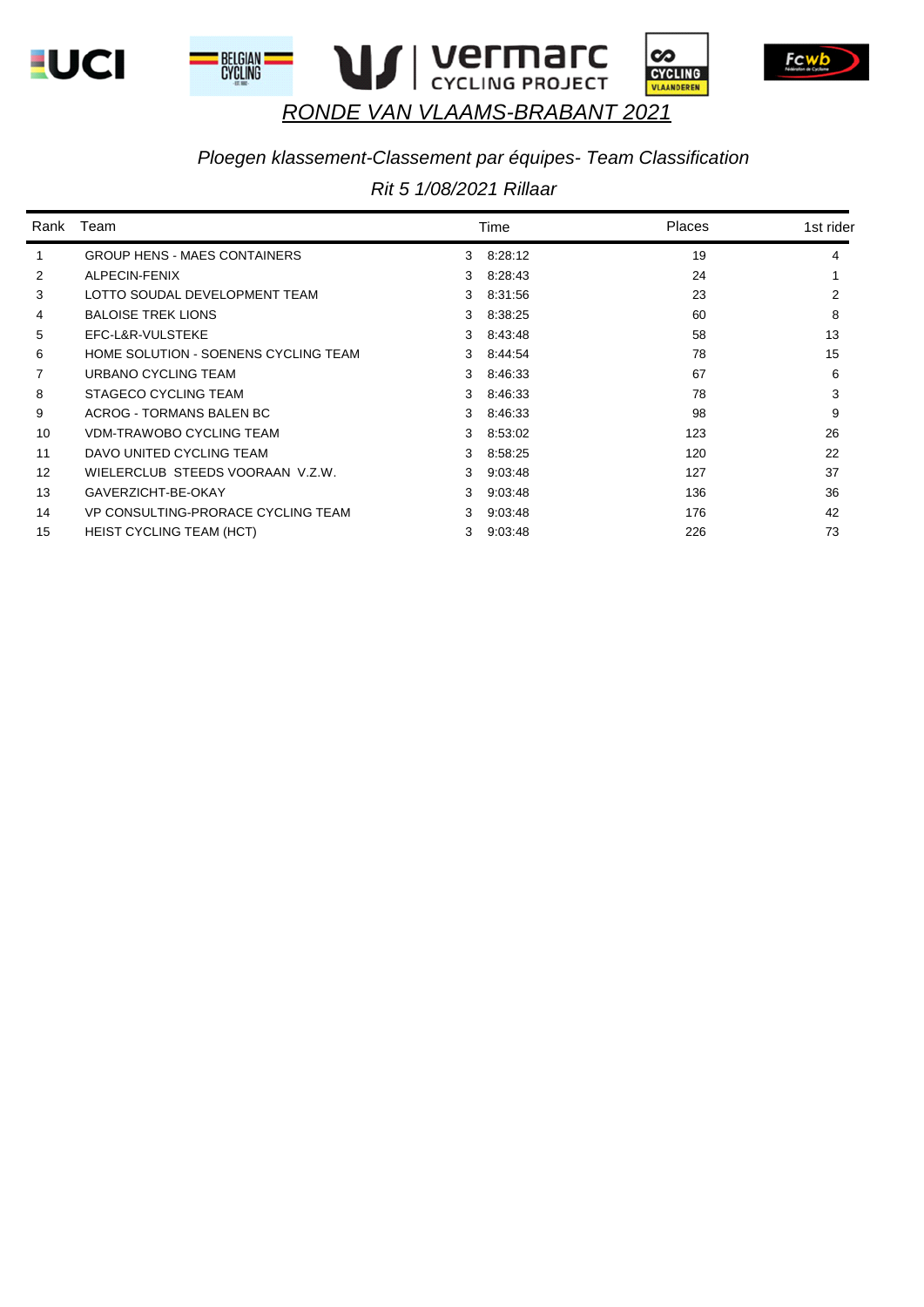









*Beste Regionale Renner - Meilleur Regionaux - Best regional rider*

|                   |     | Rang Rugnr Naam          |              | Ploeg - Equip                        | Tijd    |
|-------------------|-----|--------------------------|--------------|--------------------------------------|---------|
| 1                 |     | 41 CLÉ Brent             | BEL 19951023 | <b>STAGECO CYCLING TEAM</b>          | 2:49:24 |
| 2                 | 223 | <b>LOOCKX Lander</b>     | BEL 19970425 | <b>GROUP HENS - MAES CONTAINERS</b>  | 2:49:24 |
| 3                 |     | 136 VAN MULDERS Brent    | BEL 20000822 | HOME SOLUTION - SOENENS CYCLING TEAM | 2:53:08 |
| 4                 | 246 | NYS Thibau               | BEL 20021112 | <b>BALOISE TREK LIONS</b>            | 2:53:08 |
| 5                 | 221 | <b>BAESTAENS Vincent</b> | BEL 19890618 | <b>GROUP HENS - MAES CONTAINERS</b>  | 2:53:16 |
| 6                 | 237 | <b>DEHAIRS Simon</b>     | BEL 20010604 | ALPECIN-FENIX                        | 2:55:53 |
| 7                 | 111 | <b>ROGIER Stef</b>       | BEL 19960114 | DAVO UNITED CYCLING TEAM             | 2:55:53 |
| 8                 |     | 3 DE PAUW Len            | BEL 20000516 | URBANO CYCLING TEAM                  | 2:55:53 |
| 9                 | 161 | <b>RIETJENS Sander</b>   | BEL 19980418 | <b>BASSO TEAM FLANDERS</b>           | 2:55:53 |
| 10                | 152 | <b>DEMAN Brem</b>        | BEL 20020516 | <b>VDM-TRAWOBO CYCLING TEAM</b>      | 2:55:53 |
| 11                |     | DEVOS Han                | BEL 19970901 | URBANO CYCLING TEAM                  | 3:01:16 |
| $12 \overline{ }$ |     | 12 VAN CAUTER Jarne      | BEL 20010912 | VAN EYCK SPORT - JOSAN               | 3:01:16 |
| 13                | 52  | <b>CORNELIS Jonas</b>    | BEL 19940729 | VP CONSULTING-PRORACE CYCLING TEAM   | 3:01:16 |
| 14                |     | 6 LAGROU Stan            | BEL 20020205 | URBANO CYCLING TEAM                  | 3:01:16 |
| 15                | 45  | <b>BRUSSELEERS Kiano</b> | BEL 20001231 | <b>STAGECO CYCLING TEAM</b>          | 3:01:16 |
| 16                | 37  | VANDERVORST Fabian       | BEL 19980804 | YOUNG CYCLING TALENT D&D             | 3:01:16 |
| 17                | 71  | VANDENBRANDEN Noah       | BEL 20020729 | <b>ACROG - TORMANS BALEN BC</b>      | 3:01:16 |
| 18                | 171 | <b>BOUTS Jens</b>        | BEL 19980313 | EFC-L&R-VULSTEKE                     | 3:01:16 |
| 19                | 166 | <b>VAN TRICHT Floris</b> | BEL 20010623 | <b>BASSO TEAM FLANDERS</b>           | 3:01:16 |
| 20                | 21  | LAUWEREYS Jarne          | BEL 20020905 | <b>JONGE RAKKERS VOLLEZELE</b>       | 3:01:16 |
| 21                | 101 | <b>LEFEBER Mathias</b>   | BEL 19981022 | <b>SPORT EN MOEDIG GENK</b>          | 3:01:16 |
| 22                | 11  | DELAHAYE Jens            | BEL 20020814 | VAN EYCK SPORT - JOSAN               | 3:01:16 |
| 23                | 2   | PHILIPS Jonas            | BEL 19920526 | URBANO CYCLING TEAM                  | 3:01:16 |
| 24                | 61  | <b>VAN RILLAER Witse</b> | BEL 20000522 | <b>HEIST CYCLING TEAM (HCT)</b>      | 3:01:16 |
| 25                | 56  | <b>CLYNHENS Jens</b>     | BEL 20000408 | VP CONSULTING-PRORACE CYCLING TEAM   | 3:01:16 |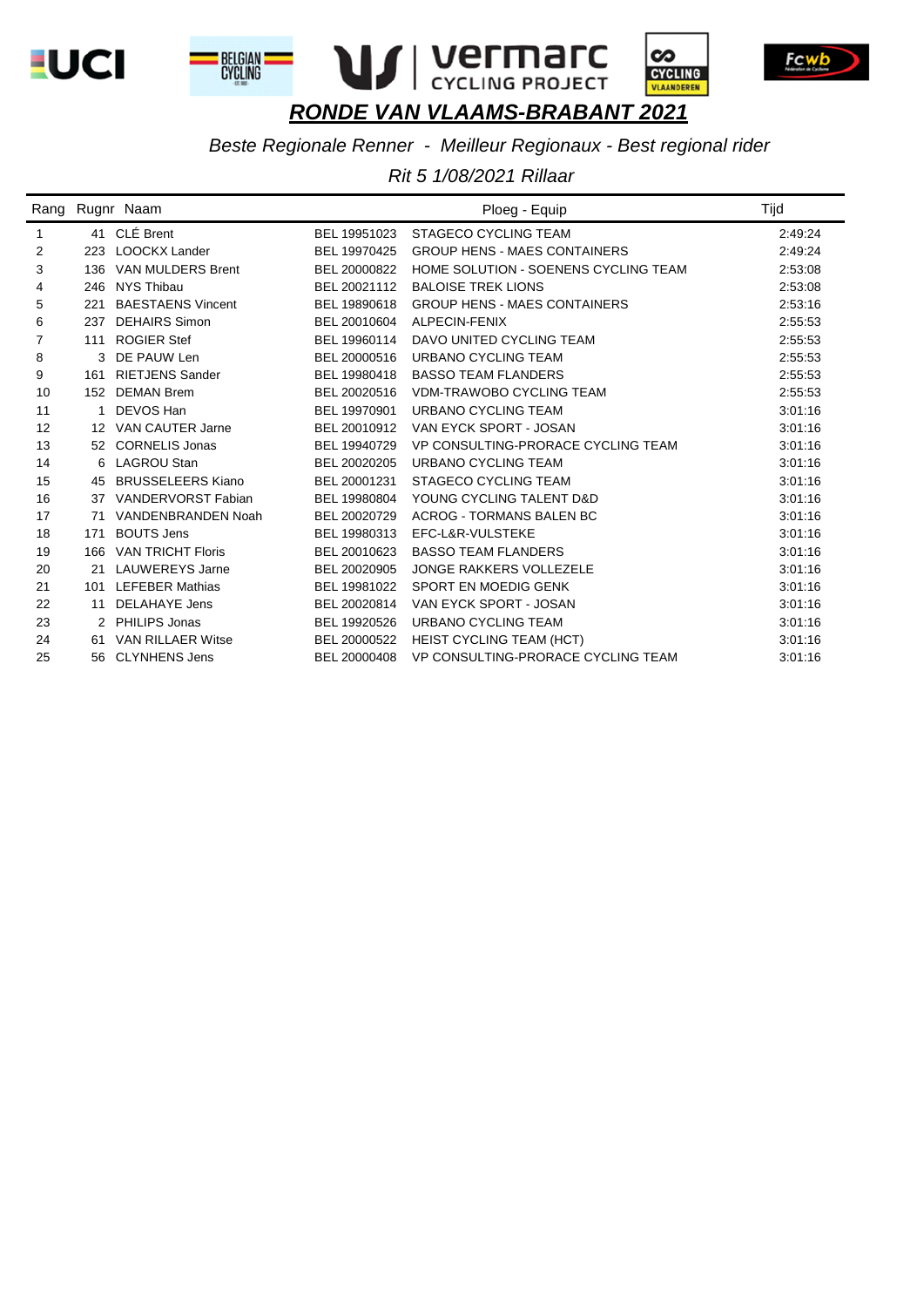**LUCI** 

BELGIAN<br>Cycling



Fcwb

**VI | VEFMAFC** *RONDE VAN VLAAMS-BRABANT 2021*

*Opgaves - Abandons - DNF*

|     | Rugnr Naam-Nom                          |            | Ploeg-Equipe   |                                          |
|-----|-----------------------------------------|------------|----------------|------------------------------------------|
|     | <b>DNS</b> - Niet gestart - Non partant |            |                |                                          |
| 4   | <b>PEMEN Diederik</b>                   | BEL        | 100 107 688 02 | URBANO CYCLING TEAM                      |
| 23  | DE MILDE Thomas                         | <b>BEL</b> | 100 982 171 30 | <b>JONGE RAKKERS VOLLEZELE</b>           |
| 53  | JACOBS Owen                             | <b>BEL</b> | 100 164 224 84 | VP CONSULTING-PRORACE CYCLING TEAM       |
| 84  | VANCAMPENHOUT Ignace                    | BEL        | 100 138 687 58 | WIELERCLUB STEEDS VOORAAN V.Z.W.         |
| 104 | <b>CRIJNS Michiel</b>                   | <b>BEL</b> | 100 163 699 44 | SPORT EN MOEDIG GENK                     |
| 121 | <b>BOONS Jente</b>                      | <b>BEL</b> | 100 649 785 63 | LOTTO SOUDAL DEVELOPMENT TEAM            |
| 155 | DE NEVE Tomas                           | <b>BEL</b> | 100 649 633 08 | <b>VDM-TRAWOBO CYCLING TEAM</b>          |
| 156 | <b>NONNEMAN Maxim</b>                   | <b>BEL</b> | 100 649 363 29 | <b>VDM-TRAWOBO CYCLING TEAM</b>          |
| 162 | <b>DANIELS Lars</b>                     | <b>BEL</b> | 100 163 709 54 | <b>BASSO TEAM FLANDERS</b>               |
| 194 | <b>NOREILDE Kobe</b>                    | <b>BEL</b> | 100 842 696 41 | GAVERZICHT-BE-OKAY                       |
| 207 | CRUSIO Jochem                           | <b>NED</b> | 100 228 051 85 | <b>BHST CYCLING TEAM</b>                 |
| 215 | VAN RILLAERT Dayan                      | <b>BEL</b> | 100 510 058 16 | BINGOAL WB DEVELOPMENT TEAM              |
|     | DNF - Opgave - Abandon                  |            |                |                                          |
| 5   | <b>KAESEMANS Jasper</b>                 | BEL        | 100 157 909 74 | URBANO CYCLING TEAM                      |
| 13  | TIMMERMANS Tom                          | <b>BEL</b> | 100 138 982 62 | VAN EYCK SPORT - JOSAN                   |
| 14  | <b>TIMMERMANS Tim</b>                   | <b>BEL</b> | 100 149 235 33 | VAN EYCK SPORT - JOSAN                   |
| 15  | VAN DE PERRE Dimitri                    | BEL        | 100 160 965 26 | VAN EYCK SPORT - JOSAN                   |
| 42  | <b>GERITS Vince</b>                     | <b>BEL</b> | 100 762 685 55 | STAGECO CYCLING TEAM                     |
| 43  | <b>OFFERMANS Michiel</b>                | <b>BEL</b> | 100 149 209 07 | STAGECO CYCLING TEAM                     |
| 47  | <b>TIMMERS Lars</b>                     | <b>NED</b> | 100 161 317 87 | STAGECO CYCLING TEAM                     |
| 66  | VAN ROY Matthias                        | <b>BEL</b> | 100 165 018 05 | <b>HEIST CYCLING TEAM (HCT)</b>          |
| 75  | <b>VERSTRYNGE Emiel</b>                 | <b>BEL</b> | 100 649 727 05 | <b>ACROG - TORMANS BALEN BC</b>          |
| 93  | DE BOES Timmy                           | <b>BEL</b> | 100 149 226 24 | HUBO - TITAN CARGO CT                    |
| 97  | <b>RAEYMAEKERS Mattias</b>              | <b>BEL</b> | 100 068 988 05 | HUBO - TITAN CARGO CT                    |
| 105 | <b>LAVREYSEN Axel</b>                   | <b>BEL</b> | 100 864 966 01 | SPORT EN MOEDIG GENK                     |
| 106 | <b>SCHURGERS Stef</b>                   | <b>BEL</b> | 100 649 519 88 | SPORT EN MOEDIG GENK                     |
| 112 | <b>GODART Bo</b>                        | <b>BEL</b> | 100 153 507 37 | DAVO UNITED CYCLING TEAM                 |
| 113 | <b>THYS Joren</b>                       | <b>BEL</b> | 100 164 773 51 | DAVO UNITED CYCLING TEAM                 |
| 117 | <b>VANHEEL Elias</b>                    | <b>BEL</b> | 100 164 960 44 | DAVO UNITED CYCLING TEAM                 |
| 134 | <b>LOOTENS Gust</b>                     | <b>BEL</b> | 100 649 262 25 | HOME SOLUTION - SOENENS CYCLING TEAM     |
| 142 | <b>VERCAUTEREN Thomas</b>               | <b>BEL</b> | 100 649 281 44 | INDULEK - DOLTCINI - DERITO CYCLING TEAM |
| 145 | <b>COLLIE Lars</b>                      | <b>BEL</b> | 100 163 659 04 | INDULEK - DOLTCINI - DERITO CYCLING TEAM |
| 147 | VAN DER PERRE Diemer                    | <b>BEL</b> | 100 649 964 48 | INDULEK - DOLTCINI - DERITO CYCLING TEAM |
| 153 | <b>TEERLINCK Alexander</b>              | <b>BEL</b> | 100 649 943 27 | <b>VDM-TRAWOBO CYCLING TEAM</b>          |
| 163 | VAN PETEGHEM Trifonius                  | BEL        | 100 165 008 92 | <b>BASSO TEAM FLANDERS</b>               |
| 164 | <b>BAUTERS Arne</b>                     | <b>BEL</b> | 100 156 686 15 | <b>BASSO TEAM FLANDERS</b>               |
| 181 | <b>BALCAEN Manolito</b>                 | <b>BEL</b> | 100 133 740 58 | VZW WP DE MOLENSPURTERS MEULEBEKE        |
| 183 | <b>DHONT Arnoud</b>                     | <b>BEL</b> | 100 156 701 30 | VZW WP DE MOLENSPURTERS MEULEBEKE        |
| 184 | <b>FORRIER Gianni</b>                   | <b>BEL</b> | 100 164 045 02 | VZW WP DE MOLENSPURTERS MEULEBEKE        |
| 195 | VANDERBEKE Aiden                        | <b>BEL</b> | 100 649 520 89 | GAVERZICHT-BE-OKAY                       |
| 214 | <b>LELEU Audric</b>                     | <b>BEL</b> | 100 462 348 30 | BINGOAL WB DEVELOPMENT TEAM              |
| 216 | <b>VANDEPITTE Nathan</b>                | <b>FRA</b> | 100 258 425 01 | BINGOAL WB DEVELOPMENT TEAM              |
| 217 | DE VILLE DE GOYET Ivan                  | <b>BEL</b> | 100 832 107 25 | BINGOAL WB DEVELOPMENT TEAM              |
| 222 | DEJONGHE Len                            | <b>BEL</b> | 100 163 797 45 | <b>GROUP HENS - MAES CONTAINERS</b>      |
| 225 | VAN CAMPENHOUT Jetze                    | <b>BEL</b> | 100 649 688 63 | <b>GROUP HENS - MAES CONTAINERS</b>      |
| 234 | <b>VANDEPUTTE Niels</b>                 | <b>BEL</b> | 100 163 276 09 | ALPECIN-FENIX                            |
| 242 | RONHAAR Pim                             | <b>NED</b> | 100 231 082 12 | <b>BALOISE TREK LIONS</b>                |
| 245 | LOOIJEN Jelle                           | NED        | 100 231 786 37 | <b>BALOISE TREK LIONS</b>                |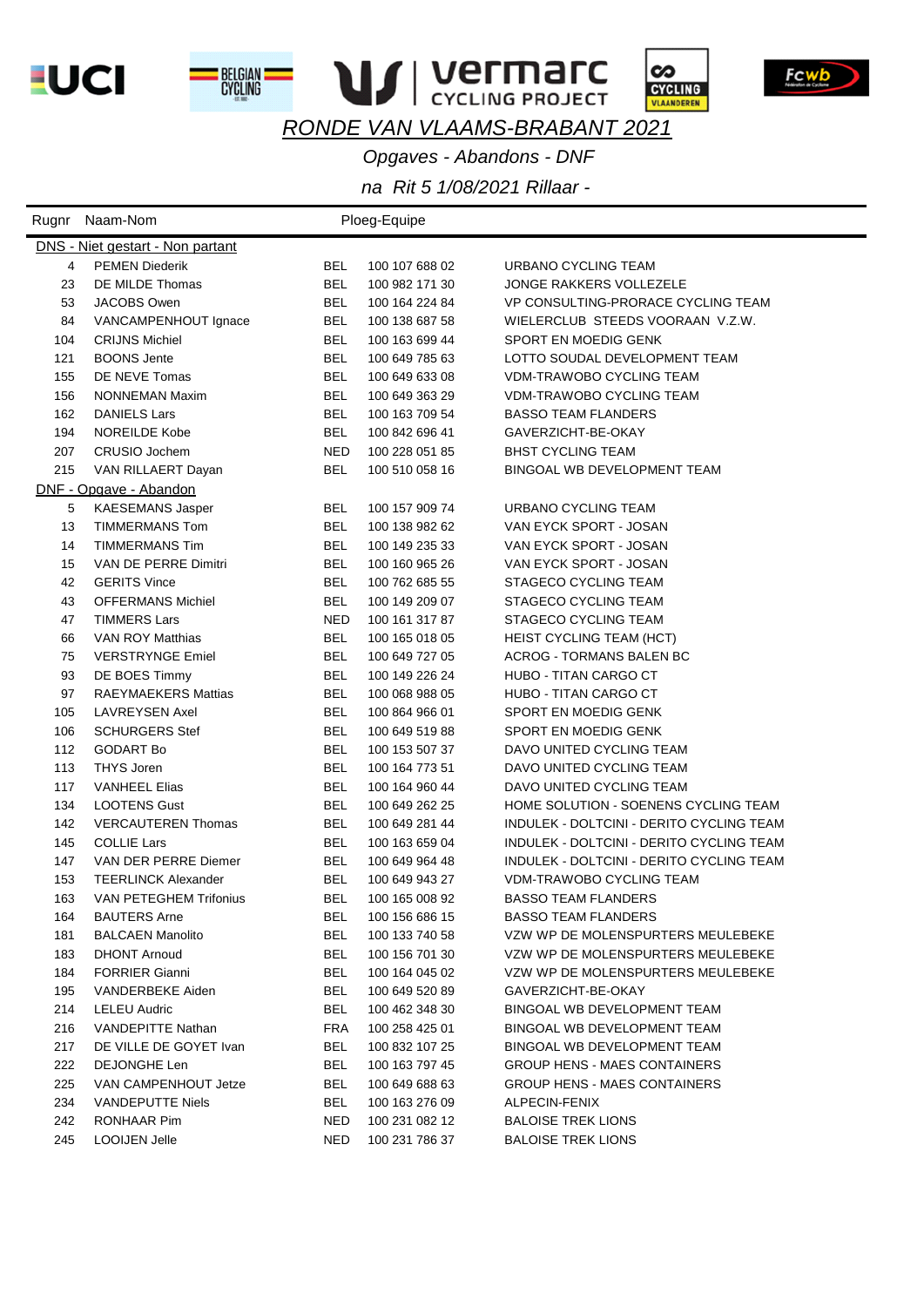



BELGIAN<br>CYCLING



Fcwb



#### Algemeen individueel klassement- Classement individuel général -**General Classification**

|              | Rank Nr        |   | UCI ID                              | Name                                     | Team                                   | Time     | Gap     |
|--------------|----------------|---|-------------------------------------|------------------------------------------|----------------------------------------|----------|---------|
| $\mathbf{1}$ | 76             | J | CZE 100 112 272 27 KOPECKÝ Tomas    |                                          | <b>ACROG - TORMANS BALEN BC</b>        | 13:06:41 | 0:00:00 |
| 2            | $\overline{7}$ | J |                                     | BEL 100 164 962 46 VAN HEMELEN Vincent   | URBANO CYCLING TEAM                    | 13:06:48 | 0:00:07 |
| 3            | 122            | J | BEL 100 163 583 25 BRAET Vito       |                                          | LOTTO SOUDAL DEVELOPMENT TEAM          | 13:06:48 | 0.00.07 |
| 4            | 125            | J | BEL 100 164 712 87 SLOCK Liam       |                                          | LOTTO SOUDAL DEVELOPMENT TEAM          | 13:06:56 | 0:00:15 |
| 5            | 233            |   | BEL 100 137 984 34 BASTIAENS Ayco   |                                          | ALPECIN-FENIX                          | 13:07:23 | 0:00:42 |
| 6            | 232            |   |                                     | NED 100 066 310 43 VAN DER POEL David    | ALPECIN-FENIX                          | 13:07:28 | 0:00:47 |
| 7            | 241            | J | BEL 100 109 564 35 BEKAERT Yentl    |                                          | <b>BALOISE TREK LIONS</b>              | 13:07:30 | 0:00:49 |
|              |                |   |                                     |                                          |                                        |          |         |
| 8            | $41*$          |   | BEL 100 081 241 36 CLÉ Brent        |                                          | STAGECO CYCLING TEAM                   | 13:07:36 | 0:00:55 |
| 9            | 226            |   | BEL 100 075 736 60 SOETE Daan       |                                          | <b>GROUP HENS - MAES CONTAINERS</b>    | 13:07:44 | 0:01:03 |
| 10           | $223*$         |   | BEL 100 093 608 84 LOOCKX Lander    |                                          | <b>GROUP HENS - MAES CONTAINERS</b>    | 13:07:58 | 0:01:17 |
| 11           | 224            |   | BEL 100 033 416 32 MEEUSEN Tom      |                                          | <b>GROUP HENS - MAES CONTAINERS</b>    | 13:08:03 | 0:01:22 |
| 12           | 235            | J | NED 100 165 194 84 HENDRIKX Mees    |                                          | ALPECIN-FENIX                          | 13:08:22 | 0:01:41 |
| 13           | 173            | J | BEL 100 163 843 91 DE MEESTER Luca  |                                          | EFC-L&R-VULSTEKE                       | 13:10:36 | 0.03.55 |
| 14           | 136 *          | J |                                     | BEL 100 164 994 78 VAN MULDERS Brent     | HOME SOLUTION - SOENENS CYCLING TE     | 13:10:57 | 0:04:16 |
| 15           | 246 *          | J | BEL 100 650 048 35 NYS Thibau       |                                          | <b>BALOISE TREK LIONS</b>              | 13:10:58 | 0:04:17 |
| 16           | 213            | J | BEL 100 650 088 75 GELDERS Gil      |                                          | BINGOAL WB DEVELOPMENT TEAM            | 13:11:03 | 0:04:22 |
| 17           | 231            | J | BEL 100 109 565 36 KIELICH Timo     |                                          | ALPECIN-FENIX                          | 13:12:00 | 0.05.19 |
| 18           | 132            | J | BEL 100 163 641 83 CLAEYS Arno      |                                          | HOME SOLUTION - SOENENS CYCLING TE     | 13:13:22 | 0:06.41 |
| 19           | $161*$         |   | BEL 100 111 430 58 RIETJENS Sander  |                                          | <b>BASSO TEAM FLANDERS</b>             | 13:13:35 | 0:06:54 |
| 20           | 244            | J | BEL 100 650 055 42 HUYBS Ward       |                                          | <b>BALOISE TREK LIONS</b>              | 13:13:40 | 0:06:59 |
| 21           | 133            | J | BEL 100 153 372 96 FIVÉ Trystan     |                                          | HOME SOLUTION - SOENENS CYCLING TE     | 13:14:13 | 0:07:32 |
| 22           | $111*$         |   | BEL 100 091 344 51 ROGIER Stef      |                                          | DAVO UNITED CYCLING TEAM               | 13:14:16 | 0.07:35 |
| 23           | 176            | J |                                     | BEL 100 156 002 10 VANOVERBERGHE Jens    | EFC-L&R-VULSTEKE                       | 13:14:18 | 0:07:37 |
| 24           | 237 *          | J | BEL 100 649 412 78 DEHAIRS Simon    |                                          | ALPECIN-FENIX                          | 13:14:21 | 0:07:40 |
| 25           | 74             | J | BEL 100 163 598 40 BROUWERS Arno    |                                          | ACROG - TORMANS BALEN BC               | 13:14:22 | 0:07:41 |
| 26           | 177            |   | NOR 100 150 063 85 WOLD Marius      |                                          | EFC-L&R-VULSTEKE                       | 13:14:29 | 0:07:48 |
| 27           | $3^*$          | J | BEL 100 163 872 23 DE PAUW Len      |                                          | URBANO CYCLING TEAM                    | 13:14:29 | 0:07:48 |
| 28           | 146            | J | BEL 100 164 203 63 HOUTEKIER Justin |                                          | INDULEK - DOLTCINI - DERITO CYCLING TE | 13:14:37 | 0:07:56 |
| 29           | 46             | J |                                     | BEL 100 157 765 27 VAN DEN PUT Ronan     | STAGECO CYCLING TEAM                   | 13:14:40 | 0:07:59 |
| 30           | 172            | J |                                     | BEL 100 161 395 68 CAETHOVEN Kenneth     | EFC-L&R-VULSTEKE                       | 13:14:47 | 0:08:06 |
| 31           | 236            | J | BEL 100 649 744 22 BELMANS Lennert  |                                          | ALPECIN-FENIX                          | 13:14:48 | 0:08:07 |
| 32           | $71*$          | J |                                     | BEL 100 649 941 25 VANDENBRANDEN Noah    | ACROG - TORMANS BALEN BC               | 13:18:47 | 0.12:06 |
| 33           | 115            | J | BEL 100 155 397 84 HILLEN Michiel   |                                          | DAVO UNITED CYCLING TEAM               | 13:18:55 | 0:12:14 |
| 34           | 211            | J | BEL 100 650 067 54 DECLERCK Jelle   |                                          | BINGOAL WB DEVELOPMENT TEAM            | 13:18:56 | 0:12:15 |
| 35           | $221*$         |   |                                     | BEL 100 047 627 81 BAESTAENS Vincent     | <b>GROUP HENS - MAES CONTAINERS</b>    | 13:19:00 | 0:12:19 |
| 36           | 114            | J |                                     | BEL 100 164 922 06 VANDEVELDE Yentl      | DAVO UNITED CYCLING TEAM               | 13:19:20 | 0:12:39 |
| 37           | 86             |   | BEL 100 098 560 89 DE MEYER Senne   |                                          | WIELERCLUB STEEDS VOORAAN V.Z.W.       | 13:19:22 | 0:12:41 |
| 38           | 83             | J | BEL 100 164 075 32 GEYSELS Xander   |                                          | WIELERCLUB STEEDS VOORAAN V.Z.W.       | 13:19:22 | 0:12:41 |
| 39           | 135            | J | BEL 100 649 479 48 SQUIRE Ben       |                                          | HOME SOLUTION - SOENENS CYCLING TE     | 13:19:23 | 0:12:42 |
| 40           | 126            | J |                                     | BEL 100 649 993 77 VAN RYCKEGHEM Lars    | LOTTO SOUDAL DEVELOPMENT TEAM          | 13:19:25 | 0:12:44 |
| 41           | 73             | J |                                     | BEL 100 649 719 94 POLLEFLIET Gianluca   | ACROG - TORMANS BALEN BC               | 13:19:25 | 0.12:44 |
| 42           | 91             | J |                                     | BEL 100 156 738 67 VAN DER EYCKEN Brent  | <b>HUBO - TITAN CARGO CT</b>           | 13:19:26 | 0:12:45 |
| 43           | 174            |   | BEL 100 098 765 03 BORRA Gilles     |                                          | EFC-L&R-VULSTEKE                       | 13:19:29 | 0:12:48 |
| 44           | 191            | J |                                     | BEL 100 165 062 49 VERCRUYSSE Gilles     | GAVERZICHT-BE-OKAY                     | 13:19:29 | 0.12:48 |
| 45           | $11*$          | J | BEL 100 649 953 37 DELAHAYE Jens    |                                          | VAN EYCK SPORT - JOSAN                 | 13:19:32 | 0:12:51 |
| 46           | 243            | J | BEL 100 989 062 34 MARIËN Daan      |                                          | <b>BALOISE TREK LIONS</b>              | 13:19:36 | 0.12:55 |
| 47           | 186            |   |                                     | BEL 100 142 776 73 VAN COPPENOLLE Lars   | VZW WP DE MOLENSPURTERS MEULEBEK       | 13:19:39 | 0.12.58 |
| 48           | $6*$           | J | BEL 100 649 728 06 LAGROU Stan      |                                          | URBANO CYCLING TEAM                    | 13:19:42 | 0:13:01 |
| 49           | 81             | J | BEL 100 156 725 54 LAUWENS Feddrik  |                                          | WIELERCLUB STEEDS VOORAAN V.Z.W.       | 13:19:42 | 0:13:01 |
| 50           | $171*$         |   | BEL 100 151 259 20 BOUTS Jens       |                                          | EFC-L&R-VULSTEKE                       | 13:19:56 | 0.13:15 |
| 51           | 137            | J |                                     | BEL 100 649 695 70 VAN PETEGEM Axandre   | HOME SOLUTION - SOENENS CYCLING TE     | 13:19:57 | 0:13:16 |
| 52           | 196            |   | BEL 100 156 878 13 VERHULST Wouter  |                                          | GAVERZICHT-BE-OKAY                     | 13:20:01 | 0.13.20 |
| 53           | 197            |   | BEL 100 147 415 56 VERFAILLIE Arne  |                                          | GAVERZICHT-BE-OKAY                     | 13:20:05 | 0:13:24 |
| 54           | 82             | J | BEL 100 649 611 83 GROOTJANS Jeno   |                                          | WIELERCLUB STEEDS VOORAAN V.Z.W.       | 13:20:06 | 0.13.25 |
| 55           | 116            | J |                                     | BEL 100 164 674 49 SCHERPENBERGH Tristan | DAVO UNITED CYCLING TEAM               | 13:20:09 | 0.13:28 |
| 56           | 65             |   | BEL 100 138 035 85 JACOBS Robin     |                                          | <b>HEIST CYCLING TEAM (HCT)</b>        | 13:20:11 | 0.13.30 |
| 57           | 192            | J |                                     | BEL 100 649 646 21 DECAESTECKER Korneel  | GAVERZICHT-BE-OKAY                     | 13:20:14 | 0:13:33 |
| 58           | $2^*$          |   | BEL 100 120 676 89 PHILIPS Jonas    |                                          | URBANO CYCLING TEAM                    | 13:20:18 | 0.13.37 |
| 59           | $37*$          |   |                                     | BEL 100 915 419 14 VANDERVORST Fabian    | YOUNG CYCLING TALENT D&D               | 13:20:21 | 0.13.40 |
| 60           | $61^*$ J       |   |                                     | BEL 100 165 014 01 VAN RILLAER Witse     | <b>HEIST CYCLING TEAM (HCT)</b>        | 13:20:30 | 0:13:49 |
| 61           | 77             |   | NED 100 076 207 46 VERMEER Tom      |                                          | ACROG - TORMANS BALEN BC               | 13:20:36 | 0:13:55 |
| 62           | $101*$         |   | BEL 100 107 714 28 LEFEBER Mathias  |                                          | SPORT EN MOEDIG GENK                   | 13:20:42 | 0:14:01 |
|              |                |   | $\sqrt{2}$                          |                                          |                                        |          |         |
|              |                |   |                                     |                                          |                                        |          |         |











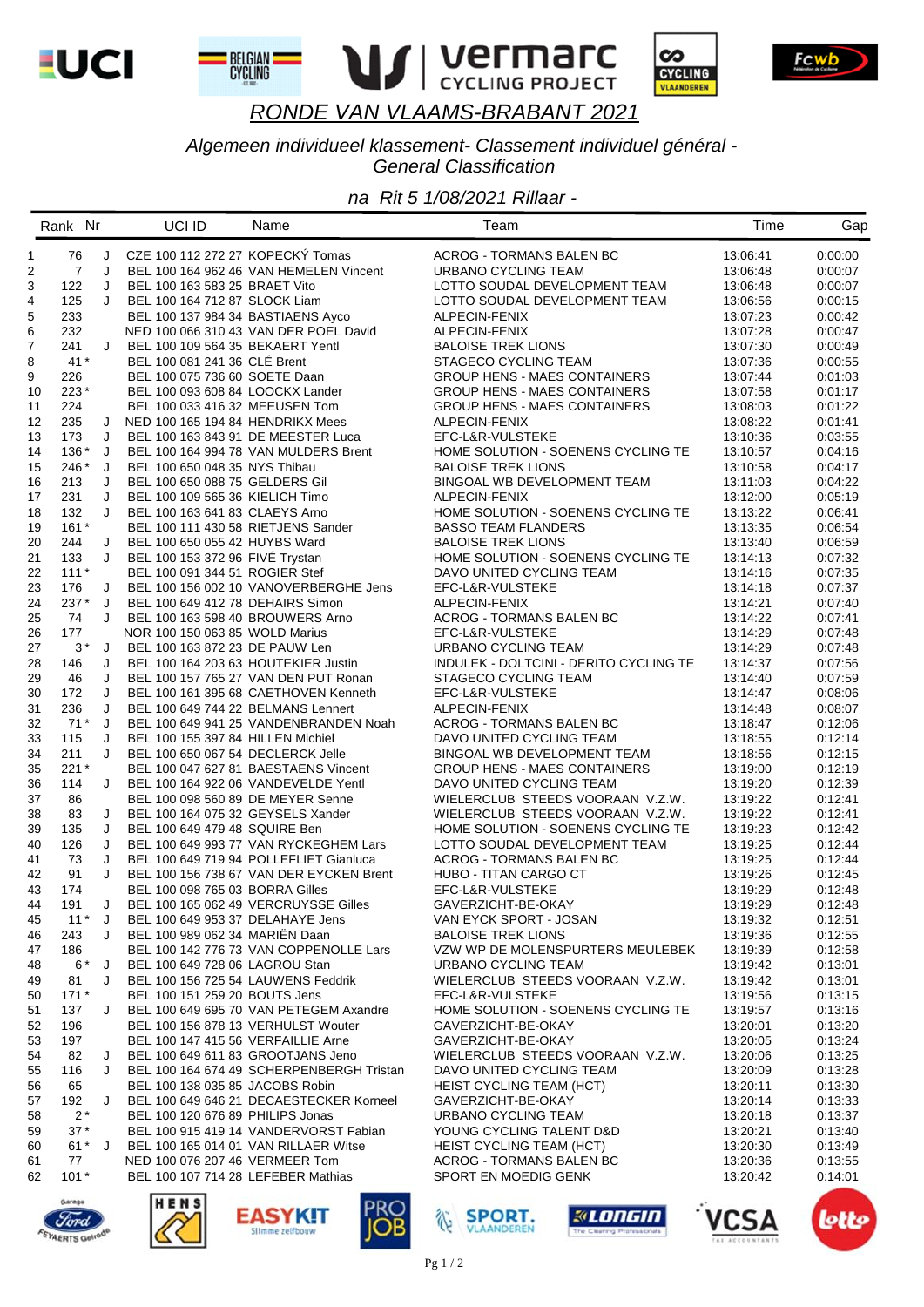

BELGIAN<br>CYCLING





Fcwb

## *RONDE VAN VLAAMS-BRABANT 2021*

*Algemeen individueel klassement- Classement individuel général - General Classification*

|    | Rank Nr |         | UCI ID<br>Name                         | Team                                   | Time     | Gap     |
|----|---------|---------|----------------------------------------|----------------------------------------|----------|---------|
| 63 | 141     |         | BEL 100 153 808 47 DE KEE Glenn        | INDULEK - DOLTCINI - DERITO CYCLING TE | 13:20:46 | 0:14:05 |
| 64 | 62      | J       | BEL 100 110 662 66 DE MEYER Jarne      | <b>HEIST CYCLING TEAM (HCT)</b>        | 13:20:59 | 0:14:18 |
| 65 | $1^*$   |         | BEL 100 153 016 31 DEVOS Han           | URBANO CYCLING TEAM                    | 13:21:06 | 0:14:25 |
| 66 | $12*$   | J       | BEL 100 649 513 82 VAN CAUTER Jarne    | VAN EYCK SPORT - JOSAN                 | 13:21:21 | 0:14:40 |
| 67 | 154     | J       | BEL 100 649 796 74 SEGERS Ryan         | <b>VDM-TRAWOBO CYCLING TEAM</b>        | 13:22:55 | 0:16:14 |
| 68 | 175     |         | BEL 100 649 715 90 LAURYSSEN Yorben    | EFC-L&R-VULSTEKE                       | 13:23:08 | 0:16:27 |
| 69 | 87      |         | BEL 100 747 124 14 HUYSMANS Brent      | WIELERCLUB STEEDS VOORAAN V.Z.W.       | 13:23:59 | 0.17:18 |
| 70 | 51      |         | BEL 100 116 924 23 VAN NYEN Bob        | VP CONSULTING-PRORACE CYCLING TEA      | 13:25:06 | 0:18:25 |
| 71 | 96      | J       | BEL 100 794 966 35 DE RIJK Sim         | HUBO - TITAN CARGO CT                  | 13:26:08 | 0:19:27 |
| 72 | 56 *    | J       | BEL 100 163 653 95 CLYNHENS Jens       | VP CONSULTING-PRORACE CYCLING TEA      | 13:34:36 | 0.27:55 |
| 73 | $166*$  | J       | BEL 100 649 431 00 VAN TRICHT Floris   | <b>BASSO TEAM FLANDERS</b>             | 13:35:38 | 0:28:57 |
| 74 | $52*$   |         | BEL 100 131 193 33 CORNELIS Jonas      | VP CONSULTING-PRORACE CYCLING TEA      | 13:36:21 | 0.29:40 |
| 75 | 45 *    | $\cdot$ | BEL 100 163 602 44 BRUSSELEERS Kiano   | STAGECO CYCLING TEAM                   | 13:36:56 | 0:30:15 |
| 76 | 55      | J       | BEL 100 649 495 64 SCHERPENBERGH Yarne | VP CONSULTING-PRORACE CYCLING TEA      | 13:37:22 | 0:30:41 |
| 77 | 123     |         | BEL 100 164 526 95 PATTYN Steven       | LOTTO SOUDAL DEVELOPMENT TEAM          | 13:37:51 | 0.31:10 |
| 78 | 157     |         | BEL 100 156 805 37 WANTE Jari          | VDM-TRAWOBO CYCLING TEAM               | 13:37:58 | 0:31:17 |
| 79 | 72      | J       | BEL 100 649 469 38 DE DECKER Tijl      | ACROG - TORMANS BALEN BC               | 13:38:27 | 0:31:46 |
| 80 | 151     | J       | BEL 100 156 804 36 VOLKAERT Jonas      | <b>VDM-TRAWOBO CYCLING TEAM</b>        | 13:39:10 | 0.32.29 |
| 81 | $152*$  | J       | BEL 100 649 858 39 DEMAN Brem          | <b>VDM-TRAWOBO CYCLING TEAM</b>        | 13:43:09 | 0:36:28 |
| 82 | $21^*$  | J       | BEL 100 887 961 07 LAUWEREYS Jarne     | <b>JONGE RAKKERS VOLLEZELE</b>         | 13:47:25 | 0.40:44 |
| 83 | 35      |         | BEL 100 158 254 31 BORGERS Gilles      | YOUNG CYCLING TALENT D&D               | 13:48:15 | 0:41:34 |















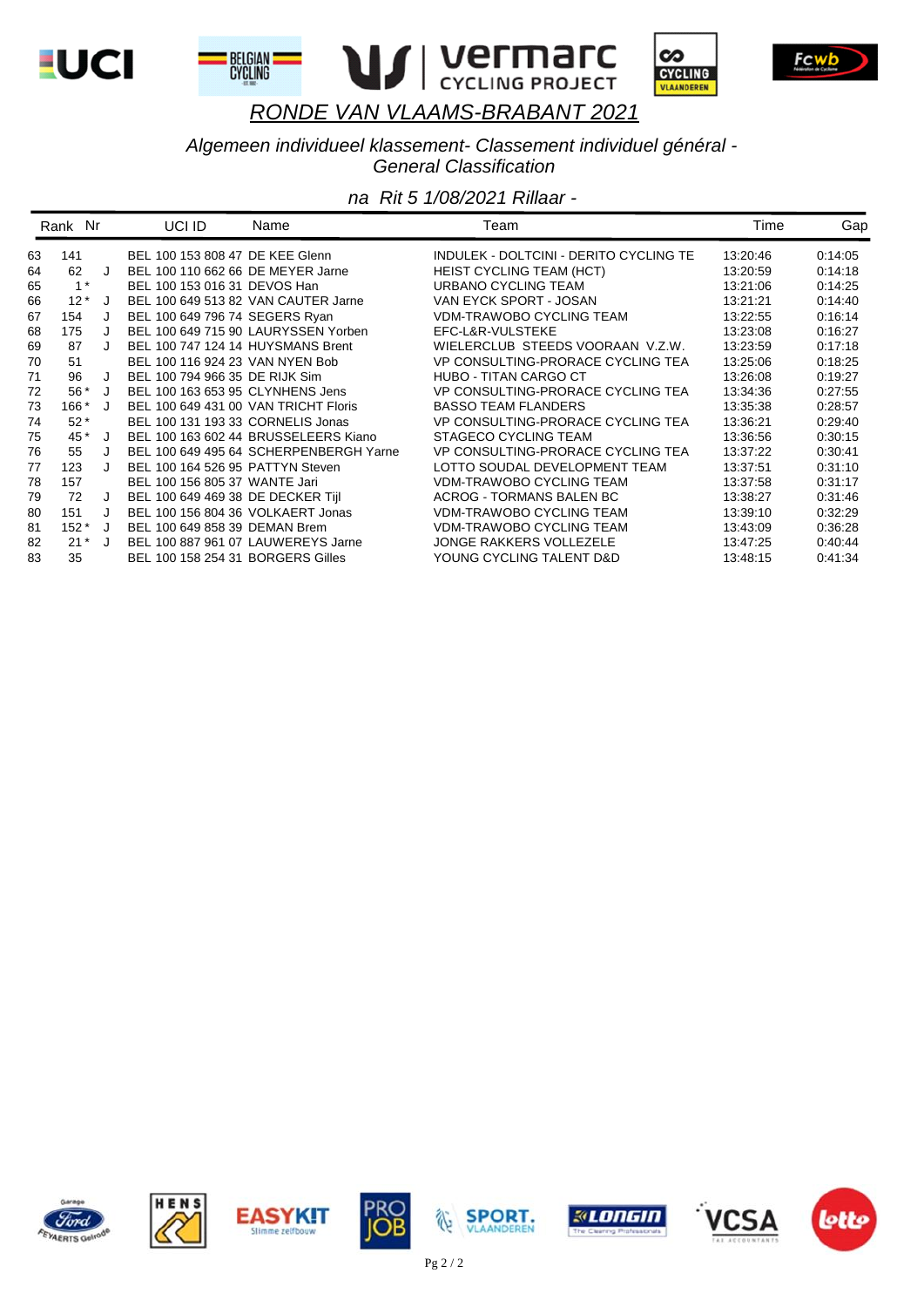







Fcwb

### RONDE VAN VLAAMS-BRABANT 2021

#### Algemeen puntenklassement - Classement général aux points - General Points Classification

|                   | Rang Rugnr Naam-Nom    | Ploeg-Equipe                         | <b>Punten-Points</b> |
|-------------------|------------------------|--------------------------------------|----------------------|
| $\mathbf{1}$      | 122 BRAET Vito         | LOTTO SOUDAL DEVELOPMENT TEAM        | 45                   |
| 2                 | 246 NYS Thibau         | <b>BALOISE TREK LIONS</b>            | 42                   |
| 3                 | 133 FIVÉ Trystan       | HOME SOLUTION - SOENENS CYCLING TEAM | 32                   |
| 4                 | 232 VAN DER POEL David | ALPECIN-FENIX                        | 24                   |
| 5                 | 223 LOOCKX Lander      | <b>GROUP HENS - MAES CONTAINERS</b>  | 23                   |
| 6                 | 76 KOPECKÝ Tomas       | <b>ACROG - TORMANS BALEN BC</b>      | 19                   |
| 7                 | 7 VAN HEMELEN Vincent  | <b>URBANO CYCLING TEAM</b>           | 19                   |
| 8                 | 231 KIELICH Timo       | ALPECIN-FENIX                        | 16                   |
| 9                 | 41 CLÉ Brent           | STAGECO CYCLING TEAM                 | 14                   |
| 10                | 125 SLOCK Liam         | LOTTO SOUDAL DEVELOPMENT TEAM        | 13                   |
| 11                | 1 DEVOS Han            | URBANO CYCLING TEAM                  | 10                   |
| $12 \overline{ }$ | 132 CLAEYS Arno        | HOME SOLUTION - SOENENS CYCLING TEAM | 9                    |
| 13                | 111 ROGIER Stef        | DAVO UNITED CYCLING TEAM             | 9                    |
| 14                | 226 SOETE Daan         | <b>GROUP HENS - MAES CONTAINERS</b>  | 8                    |
| 15                | 71 VANDENBRANDEN Noah  | <b>ACROG - TORMANS BALEN BC</b>      | 8                    |
| 16                | 173 DE MEESTER Luca    | EFC-L&R-VULSTEKE                     | $\overline{7}$       |
| 17                | 237 DEHAIRS Simon      | ALPECIN-FENIX                        | $\overline{7}$       |
| 18                | 176 VANOVERBERGHE Jens | EFC-L&R-VULSTEKE                     | 6                    |
| 19                | 115 HILLEN Michiel     | DAVO UNITED CYCLING TEAM             | 6                    |
| 20                | 73 POLLEFLIET Gianluca | <b>ACROG - TORMANS BALEN BC</b>      | 6                    |
| 21                | 241 BEKAERT Yentl      | <b>BALOISE TREK LIONS</b>            | 5                    |
| 22                | 174 BORRA Gilles       | EFC-L&R-VULSTEKE                     | 5                    |
| 23                | 151 VOLKAERT Jonas     | <b>VDM-TRAWOBO CYCLING TEAM</b>      | 5                    |
| 24                | 211 DECLERCK Jelle     | BINGOAL WB DEVELOPMENT TEAM          | 4                    |
| 25                | 224 MEEUSEN Tom        | <b>GROUP HENS - MAES CONTAINERS</b>  | 3                    |
| 26                | 136 VAN MULDERS Brent  | HOME SOLUTION - SOENENS CYCLING TEAM | 3                    |
| 27                | 161 RIETJENS Sander    | <b>BASSO TEAM FLANDERS</b>           | 3                    |
| 28                | 233 BASTIAENS Ayco     | ALPECIN-FENIX                        | 2                    |
| 29                | 244 HUYBS Ward         | <b>BALOISE TREK LIONS</b>            | 2                    |
| 30                | 235 HENDRIKX Mees      | ALPECIN-FENIX                        | 1                    |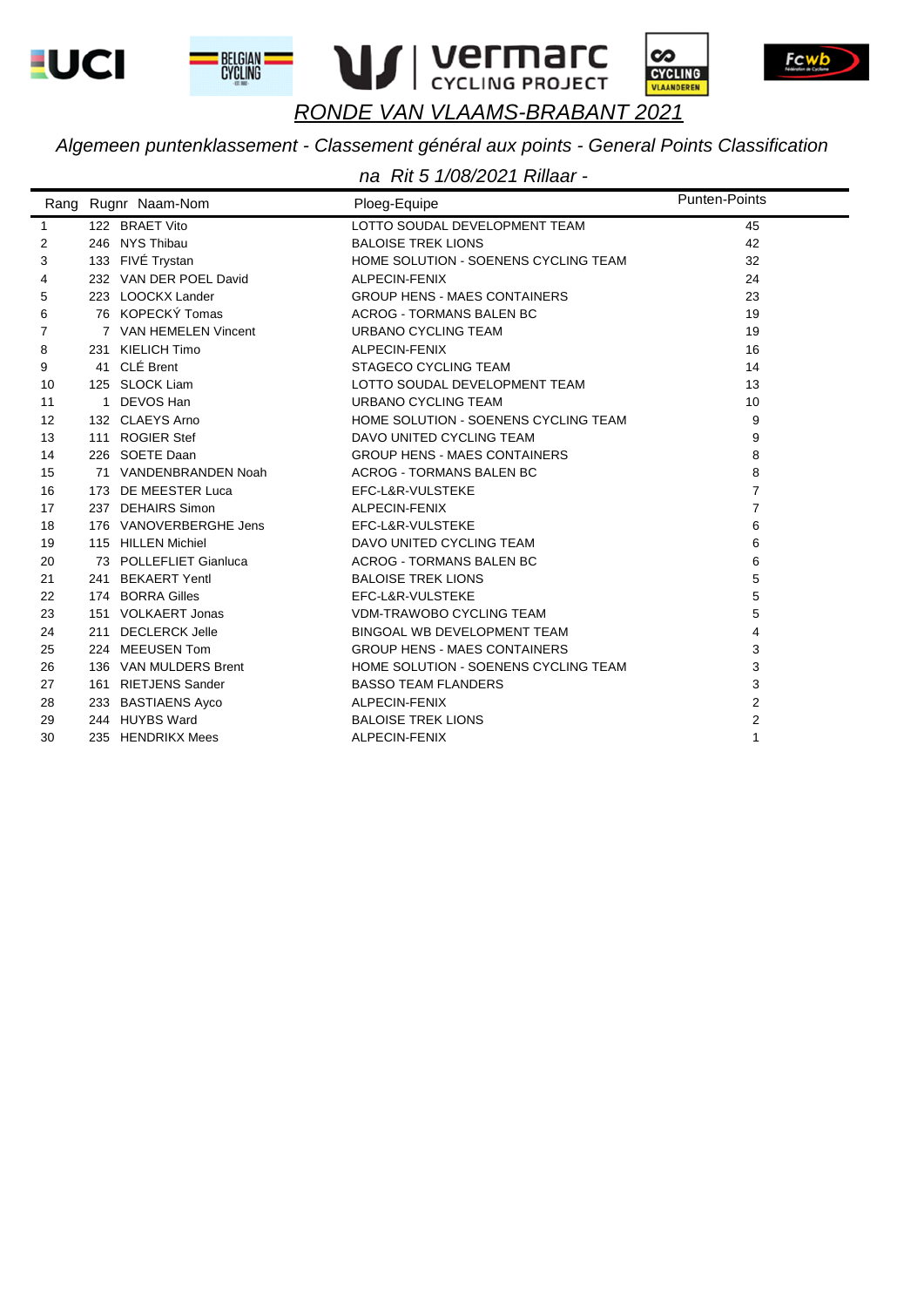









*Algemeen Jongerenklassement - Classement Géneral du Meilleur Jeune -* 

*General Youth Classification*

| 76 CZE 100 112 272 27 KOPECKÝ Tomas<br>$\mathbf{1}$<br><b>ACROG - TORMANS BALEN BC</b><br>13:06:41<br>117<br>7 BEL 100 164 962 46 VAN HEMELEN Vincent<br>URBANO CYCLING TEAM<br>2<br>13:06:48<br>198<br>3<br>124<br>122 BEL 100 163 583 25 BRAET Vito<br>LOTTO SOUDAL DEVELOPMENT TEAM<br>13:06:48<br>4<br>125 BEL 100 164 712 87 SLOCK Liam<br>LOTTO SOUDAL DEVELOPMENT TEAM<br>198<br>13:06:56<br>5<br>241 BEL 100 109 564 35 BEKAERT Yentl<br><b>BALOISE TREK LIONS</b><br>13:07:30<br>215<br>6<br>235 NED 100 165 194 84 HENDRIKX Mees<br>ALPECIN-FENIX<br>13:08:22<br>325<br>7<br>173 BEL 100 163 843 91 DE MEESTER Luca<br>EFC-L&R-VULSTEKE<br>13:10:36<br>122<br>8<br>136 BEL 100 164 994 78 VAN MULDERS Brent<br>HOME SOLUTION - SOENENS CYCLING<br>121<br>13:10:57<br>34<br>9<br>246 BEL 100 650 048 35 NYS Thibau<br><b>BALOISE TREK LIONS</b><br>13:10:58<br>213 BEL 100 650 088 75 GELDERS Gil<br>10<br>BINGOAL WB DEVELOPMENT TEAM<br>220<br>13:11:03<br>11<br>231 BEL 100 109 565 36 KIELICH Timo<br>ALPECIN-FENIX<br>160<br>13:12:00<br>12<br>132 BEL 100 163 641 83 CLAEYS Arno<br>HOME SOLUTION - SOENENS CYCLING<br>233<br>13:13:22<br>13<br>244 BEL 100 650 055 42 HUYBS Ward<br><b>BALOISE TREK LIONS</b><br>13:13:40<br>195<br>14<br>133 BEL 100 153 372 96 FIVE Trystan<br>HOME SOLUTION - SOENENS CYCLING<br>81<br>13:14:13<br>15<br>176 BEL 100 156 002 10 VANOVERBERGHE Jens<br>EFC-L&R-VULSTEKE<br>115<br>13:14:18<br>16<br>237 BEL 100 649 412 78 DEHAIRS Simon<br>ALPECIN-FENIX<br>236<br>13:14:21<br>17<br>74 BEL 100 163 598 40 BROUWERS Arno<br><b>ACROG - TORMANS BALEN BC</b><br>350<br>13:14:22<br>18<br>3 BEL 100 163 872 23 DE PAUW Len<br>URBANO CYCLING TEAM<br>161<br>13:14:29<br>19<br>146 BEL 100 164 203 63 HOUTEKIER Justin<br>INDULEK - DOLTCINI - DERITO CYCLIN<br>351<br>13:14:37<br>20<br>46 BEL 100 157 765 27 VAN DEN PUT Ronan<br>STAGECO CYCLING TEAM<br>267<br>13:14:40<br>21<br>172 BEL 100 161 395 68 CAETHOVEN Kenneth<br>334<br>EFC-L&R-VULSTEKE<br>13:14:47<br>22<br>236 BEL 100 649 744 22 BELMANS Lennert<br>ALPECIN-FENIX<br>394<br>13:14:48<br>23<br>71 BEL 100 649 941 25 VANDENBRANDEN Noah<br><b>ACROG - TORMANS BALEN BC</b><br>13:18:47<br>232<br>24<br>115 BEL 100 155 397 84 HILLEN Michiel<br>DAVO UNITED CYCLING TEAM<br>297<br>13:18:55<br>25<br>211 BEL 100 650 067 54 DECLERCK Jelle<br>BINGOAL WB DEVELOPMENT TEAM<br>229<br>13:18:56<br>26<br>114 BEL 100 164 922 06 VANDEVELDE Yentl<br>DAVO UNITED CYCLING TEAM<br>273<br>13:19:20<br>27<br>83 BEL 100 164 075 32 GEYSELS Xander<br>WIELERCLUB STEEDS VOORAAN V.Z.<br>280<br>13:19:22<br>28<br>135 BEL 100 649 479 48 SQUIRE Ben<br>HOME SOLUTION - SOENENS CYCLING<br>212<br>13:19:23<br>29<br>126 BEL 100 649 993 77 VAN RYCKEGHEM Lars<br>LOTTO SOUDAL DEVELOPMENT TEAM<br>349<br>13:19:25<br>30<br>73 BEL 100 649 719 94 POLLEFLIET Gianluca<br>ACROG - TORMANS BALEN BC<br>220<br>13:19:25<br>31<br>BEL 100 156 738 67 VAN DER EYCKEN Brent<br><b>HUBO - TITAN CARGO CT</b><br>263<br>13:19:26<br>91<br>32<br>BEL 100 165 062 49 VERCRUYSSE Gilles<br>GAVERZICHT-BE-OKAY<br>13:19:29<br>302<br>191<br>33<br>11 BEL 100 649 953 37 DELAHAYE Jens<br>VAN EYCK SPORT - JOSAN<br>13:19:32<br>225<br>34<br>243 BEL 100 989 062 34 MARIËN Daan<br><b>BALOISE TREK LIONS</b><br>285<br>13:19:36<br>35<br>6 BEL 100 649 728 06 LAGROU Stan<br>URBANO CYCLING TEAM<br>259<br>13:19:42<br>36<br>81 BEL 100 156 725 54 LAUWENS Feddrik<br>WIELERCLUB STEEDS VOORAAN V.Z.<br>227<br>13:19:42<br>37<br>137 BEL 100 649 695 70 VAN PETEGEM Axandre<br>HOME SOLUTION - SOENENS CYCLING<br>365<br>13:19:57<br>WIELERCLUB STEEDS VOORAAN V.Z.<br>38<br>82 BEL 100 649 611 83 GROOTJANS Jeno<br>284<br>13:20:06<br>116 BEL 100 164 674 49 SCHERPENBERGH Tristan<br>DAVO UNITED CYCLING TEAM<br>13:20:09<br>39<br>274<br>40<br>192 BEL 100 649 646 21 DECAESTECKER Korneel<br>GAVERZICHT-BE-OKAY<br>13:20:14<br>232<br>BEL 100 165 014 01 VAN RILLAER Witse<br><b>HEIST CYCLING TEAM (HCT)</b><br>41<br>13:20:30<br>474<br>61.<br>62 BEL 100 110 662 66 DE MEYER Jarne<br><b>HEIST CYCLING TEAM (HCT)</b><br>42<br>13:20:59<br>480<br>12 BEL 100 649 513 82 VAN CAUTER Jarne<br>VAN EYCK SPORT - JOSAN<br>43<br>13:21:21<br>377<br>154 BEL 100 649 796 74 SEGERS Ryan<br>VDM-TRAWOBO CYCLING TEAM<br>365<br>44<br>13:22:55<br>175 BEL 100 649 715 90 LAURYSSEN Yorben<br>45<br>EFC-L&R-VULSTEKE<br>13:23:08<br>316<br>46<br>87 BEL 100 747 124 14 HUYSMANS Brent<br>WIELERCLUB STEEDS VOORAAN V.Z.<br>13:23:59<br>471<br>47<br>96 BEL 100 794 966 35 DE RIJK Sim<br>HUBO - TITAN CARGO CT<br>370<br>13:26:08<br>56 BEL 100 163 653 95 CLYNHENS Jens<br>48<br>VP CONSULTING-PRORACE CYCLING T<br>13:34:36<br>461<br>49<br>166 BEL 100 649 431 00 VAN TRICHT Floris<br><b>BASSO TEAM FLANDERS</b><br>13:35:38<br>381<br>45 BEL 100 163 602 44 BRUSSELEERS Kiano<br>STAGECO CYCLING TEAM<br>443<br>50<br>13:36:56<br>55 BEL 100 649 495 64 SCHERPENBERGH Yarne<br>VP CONSULTING-PRORACE CYCLING T<br>51<br>13:37:22<br>490<br>123 BEL 100 164 526 95 PATTYN Steven<br>52<br>LOTTO SOUDAL DEVELOPMENT TEAM<br>13:37:51<br>437<br>53<br>72 BEL 100 649 469 38 DE DECKER Tijl<br>ACROG - TORMANS BALEN BC<br>13:38:27<br>402<br>151 BEL 100 156 804 36 VOLKAERT Jonas<br>VDM-TRAWOBO CYCLING TEAM<br>54<br>265<br>13:39:10<br>152 BEL 100 649 858 39 DEMAN Brem<br>55<br>VDM-TRAWOBO CYCLING TEAM<br>329<br>13:43:09<br>21 BEL 100 887 961 07 LAUWEREYS Jarne<br>56<br>JONGE RAKKERS VOLLEZELE<br>13:47:25<br>520 | Rank Nr | UCI ID | Name | Team | Time | Places |
|----------------------------------------------------------------------------------------------------------------------------------------------------------------------------------------------------------------------------------------------------------------------------------------------------------------------------------------------------------------------------------------------------------------------------------------------------------------------------------------------------------------------------------------------------------------------------------------------------------------------------------------------------------------------------------------------------------------------------------------------------------------------------------------------------------------------------------------------------------------------------------------------------------------------------------------------------------------------------------------------------------------------------------------------------------------------------------------------------------------------------------------------------------------------------------------------------------------------------------------------------------------------------------------------------------------------------------------------------------------------------------------------------------------------------------------------------------------------------------------------------------------------------------------------------------------------------------------------------------------------------------------------------------------------------------------------------------------------------------------------------------------------------------------------------------------------------------------------------------------------------------------------------------------------------------------------------------------------------------------------------------------------------------------------------------------------------------------------------------------------------------------------------------------------------------------------------------------------------------------------------------------------------------------------------------------------------------------------------------------------------------------------------------------------------------------------------------------------------------------------------------------------------------------------------------------------------------------------------------------------------------------------------------------------------------------------------------------------------------------------------------------------------------------------------------------------------------------------------------------------------------------------------------------------------------------------------------------------------------------------------------------------------------------------------------------------------------------------------------------------------------------------------------------------------------------------------------------------------------------------------------------------------------------------------------------------------------------------------------------------------------------------------------------------------------------------------------------------------------------------------------------------------------------------------------------------------------------------------------------------------------------------------------------------------------------------------------------------------------------------------------------------------------------------------------------------------------------------------------------------------------------------------------------------------------------------------------------------------------------------------------------------------------------------------------------------------------------------------------------------------------------------------------------------------------------------------------------------------------------------------------------------------------------------------------------------------------------------------------------------------------------------------------------------------------------------------------------------------------------------------------------------------------------------------------------------------------------------------------------------------------------------------------------------------------------------------------------------------------------------------------------------------------------------------------------------------------------------------------------------------------------------------------------------------------------------------------------------------------------------------------------------------------------------------------------------------------------------------------------------------------------------------------------------------------------------------------------------------------------------------------------------------------------------------------------------------------------------------------------------------------------------------------------------------------------------------------------------------------------------------------------------------|---------|--------|------|------|------|--------|
|                                                                                                                                                                                                                                                                                                                                                                                                                                                                                                                                                                                                                                                                                                                                                                                                                                                                                                                                                                                                                                                                                                                                                                                                                                                                                                                                                                                                                                                                                                                                                                                                                                                                                                                                                                                                                                                                                                                                                                                                                                                                                                                                                                                                                                                                                                                                                                                                                                                                                                                                                                                                                                                                                                                                                                                                                                                                                                                                                                                                                                                                                                                                                                                                                                                                                                                                                                                                                                                                                                                                                                                                                                                                                                                                                                                                                                                                                                                                                                                                                                                                                                                                                                                                                                                                                                                                                                                                                                                                                                                                                                                                                                                                                                                                                                                                                                                                                                                                                                                                                                                                                                                                                                                                                                                                                                                                                                                                                                                                                                                            |         |        |      |      |      |        |
|                                                                                                                                                                                                                                                                                                                                                                                                                                                                                                                                                                                                                                                                                                                                                                                                                                                                                                                                                                                                                                                                                                                                                                                                                                                                                                                                                                                                                                                                                                                                                                                                                                                                                                                                                                                                                                                                                                                                                                                                                                                                                                                                                                                                                                                                                                                                                                                                                                                                                                                                                                                                                                                                                                                                                                                                                                                                                                                                                                                                                                                                                                                                                                                                                                                                                                                                                                                                                                                                                                                                                                                                                                                                                                                                                                                                                                                                                                                                                                                                                                                                                                                                                                                                                                                                                                                                                                                                                                                                                                                                                                                                                                                                                                                                                                                                                                                                                                                                                                                                                                                                                                                                                                                                                                                                                                                                                                                                                                                                                                                            |         |        |      |      |      |        |
|                                                                                                                                                                                                                                                                                                                                                                                                                                                                                                                                                                                                                                                                                                                                                                                                                                                                                                                                                                                                                                                                                                                                                                                                                                                                                                                                                                                                                                                                                                                                                                                                                                                                                                                                                                                                                                                                                                                                                                                                                                                                                                                                                                                                                                                                                                                                                                                                                                                                                                                                                                                                                                                                                                                                                                                                                                                                                                                                                                                                                                                                                                                                                                                                                                                                                                                                                                                                                                                                                                                                                                                                                                                                                                                                                                                                                                                                                                                                                                                                                                                                                                                                                                                                                                                                                                                                                                                                                                                                                                                                                                                                                                                                                                                                                                                                                                                                                                                                                                                                                                                                                                                                                                                                                                                                                                                                                                                                                                                                                                                            |         |        |      |      |      |        |
|                                                                                                                                                                                                                                                                                                                                                                                                                                                                                                                                                                                                                                                                                                                                                                                                                                                                                                                                                                                                                                                                                                                                                                                                                                                                                                                                                                                                                                                                                                                                                                                                                                                                                                                                                                                                                                                                                                                                                                                                                                                                                                                                                                                                                                                                                                                                                                                                                                                                                                                                                                                                                                                                                                                                                                                                                                                                                                                                                                                                                                                                                                                                                                                                                                                                                                                                                                                                                                                                                                                                                                                                                                                                                                                                                                                                                                                                                                                                                                                                                                                                                                                                                                                                                                                                                                                                                                                                                                                                                                                                                                                                                                                                                                                                                                                                                                                                                                                                                                                                                                                                                                                                                                                                                                                                                                                                                                                                                                                                                                                            |         |        |      |      |      |        |
|                                                                                                                                                                                                                                                                                                                                                                                                                                                                                                                                                                                                                                                                                                                                                                                                                                                                                                                                                                                                                                                                                                                                                                                                                                                                                                                                                                                                                                                                                                                                                                                                                                                                                                                                                                                                                                                                                                                                                                                                                                                                                                                                                                                                                                                                                                                                                                                                                                                                                                                                                                                                                                                                                                                                                                                                                                                                                                                                                                                                                                                                                                                                                                                                                                                                                                                                                                                                                                                                                                                                                                                                                                                                                                                                                                                                                                                                                                                                                                                                                                                                                                                                                                                                                                                                                                                                                                                                                                                                                                                                                                                                                                                                                                                                                                                                                                                                                                                                                                                                                                                                                                                                                                                                                                                                                                                                                                                                                                                                                                                            |         |        |      |      |      |        |
|                                                                                                                                                                                                                                                                                                                                                                                                                                                                                                                                                                                                                                                                                                                                                                                                                                                                                                                                                                                                                                                                                                                                                                                                                                                                                                                                                                                                                                                                                                                                                                                                                                                                                                                                                                                                                                                                                                                                                                                                                                                                                                                                                                                                                                                                                                                                                                                                                                                                                                                                                                                                                                                                                                                                                                                                                                                                                                                                                                                                                                                                                                                                                                                                                                                                                                                                                                                                                                                                                                                                                                                                                                                                                                                                                                                                                                                                                                                                                                                                                                                                                                                                                                                                                                                                                                                                                                                                                                                                                                                                                                                                                                                                                                                                                                                                                                                                                                                                                                                                                                                                                                                                                                                                                                                                                                                                                                                                                                                                                                                            |         |        |      |      |      |        |
|                                                                                                                                                                                                                                                                                                                                                                                                                                                                                                                                                                                                                                                                                                                                                                                                                                                                                                                                                                                                                                                                                                                                                                                                                                                                                                                                                                                                                                                                                                                                                                                                                                                                                                                                                                                                                                                                                                                                                                                                                                                                                                                                                                                                                                                                                                                                                                                                                                                                                                                                                                                                                                                                                                                                                                                                                                                                                                                                                                                                                                                                                                                                                                                                                                                                                                                                                                                                                                                                                                                                                                                                                                                                                                                                                                                                                                                                                                                                                                                                                                                                                                                                                                                                                                                                                                                                                                                                                                                                                                                                                                                                                                                                                                                                                                                                                                                                                                                                                                                                                                                                                                                                                                                                                                                                                                                                                                                                                                                                                                                            |         |        |      |      |      |        |
|                                                                                                                                                                                                                                                                                                                                                                                                                                                                                                                                                                                                                                                                                                                                                                                                                                                                                                                                                                                                                                                                                                                                                                                                                                                                                                                                                                                                                                                                                                                                                                                                                                                                                                                                                                                                                                                                                                                                                                                                                                                                                                                                                                                                                                                                                                                                                                                                                                                                                                                                                                                                                                                                                                                                                                                                                                                                                                                                                                                                                                                                                                                                                                                                                                                                                                                                                                                                                                                                                                                                                                                                                                                                                                                                                                                                                                                                                                                                                                                                                                                                                                                                                                                                                                                                                                                                                                                                                                                                                                                                                                                                                                                                                                                                                                                                                                                                                                                                                                                                                                                                                                                                                                                                                                                                                                                                                                                                                                                                                                                            |         |        |      |      |      |        |
|                                                                                                                                                                                                                                                                                                                                                                                                                                                                                                                                                                                                                                                                                                                                                                                                                                                                                                                                                                                                                                                                                                                                                                                                                                                                                                                                                                                                                                                                                                                                                                                                                                                                                                                                                                                                                                                                                                                                                                                                                                                                                                                                                                                                                                                                                                                                                                                                                                                                                                                                                                                                                                                                                                                                                                                                                                                                                                                                                                                                                                                                                                                                                                                                                                                                                                                                                                                                                                                                                                                                                                                                                                                                                                                                                                                                                                                                                                                                                                                                                                                                                                                                                                                                                                                                                                                                                                                                                                                                                                                                                                                                                                                                                                                                                                                                                                                                                                                                                                                                                                                                                                                                                                                                                                                                                                                                                                                                                                                                                                                            |         |        |      |      |      |        |
|                                                                                                                                                                                                                                                                                                                                                                                                                                                                                                                                                                                                                                                                                                                                                                                                                                                                                                                                                                                                                                                                                                                                                                                                                                                                                                                                                                                                                                                                                                                                                                                                                                                                                                                                                                                                                                                                                                                                                                                                                                                                                                                                                                                                                                                                                                                                                                                                                                                                                                                                                                                                                                                                                                                                                                                                                                                                                                                                                                                                                                                                                                                                                                                                                                                                                                                                                                                                                                                                                                                                                                                                                                                                                                                                                                                                                                                                                                                                                                                                                                                                                                                                                                                                                                                                                                                                                                                                                                                                                                                                                                                                                                                                                                                                                                                                                                                                                                                                                                                                                                                                                                                                                                                                                                                                                                                                                                                                                                                                                                                            |         |        |      |      |      |        |
|                                                                                                                                                                                                                                                                                                                                                                                                                                                                                                                                                                                                                                                                                                                                                                                                                                                                                                                                                                                                                                                                                                                                                                                                                                                                                                                                                                                                                                                                                                                                                                                                                                                                                                                                                                                                                                                                                                                                                                                                                                                                                                                                                                                                                                                                                                                                                                                                                                                                                                                                                                                                                                                                                                                                                                                                                                                                                                                                                                                                                                                                                                                                                                                                                                                                                                                                                                                                                                                                                                                                                                                                                                                                                                                                                                                                                                                                                                                                                                                                                                                                                                                                                                                                                                                                                                                                                                                                                                                                                                                                                                                                                                                                                                                                                                                                                                                                                                                                                                                                                                                                                                                                                                                                                                                                                                                                                                                                                                                                                                                            |         |        |      |      |      |        |
|                                                                                                                                                                                                                                                                                                                                                                                                                                                                                                                                                                                                                                                                                                                                                                                                                                                                                                                                                                                                                                                                                                                                                                                                                                                                                                                                                                                                                                                                                                                                                                                                                                                                                                                                                                                                                                                                                                                                                                                                                                                                                                                                                                                                                                                                                                                                                                                                                                                                                                                                                                                                                                                                                                                                                                                                                                                                                                                                                                                                                                                                                                                                                                                                                                                                                                                                                                                                                                                                                                                                                                                                                                                                                                                                                                                                                                                                                                                                                                                                                                                                                                                                                                                                                                                                                                                                                                                                                                                                                                                                                                                                                                                                                                                                                                                                                                                                                                                                                                                                                                                                                                                                                                                                                                                                                                                                                                                                                                                                                                                            |         |        |      |      |      |        |
|                                                                                                                                                                                                                                                                                                                                                                                                                                                                                                                                                                                                                                                                                                                                                                                                                                                                                                                                                                                                                                                                                                                                                                                                                                                                                                                                                                                                                                                                                                                                                                                                                                                                                                                                                                                                                                                                                                                                                                                                                                                                                                                                                                                                                                                                                                                                                                                                                                                                                                                                                                                                                                                                                                                                                                                                                                                                                                                                                                                                                                                                                                                                                                                                                                                                                                                                                                                                                                                                                                                                                                                                                                                                                                                                                                                                                                                                                                                                                                                                                                                                                                                                                                                                                                                                                                                                                                                                                                                                                                                                                                                                                                                                                                                                                                                                                                                                                                                                                                                                                                                                                                                                                                                                                                                                                                                                                                                                                                                                                                                            |         |        |      |      |      |        |
|                                                                                                                                                                                                                                                                                                                                                                                                                                                                                                                                                                                                                                                                                                                                                                                                                                                                                                                                                                                                                                                                                                                                                                                                                                                                                                                                                                                                                                                                                                                                                                                                                                                                                                                                                                                                                                                                                                                                                                                                                                                                                                                                                                                                                                                                                                                                                                                                                                                                                                                                                                                                                                                                                                                                                                                                                                                                                                                                                                                                                                                                                                                                                                                                                                                                                                                                                                                                                                                                                                                                                                                                                                                                                                                                                                                                                                                                                                                                                                                                                                                                                                                                                                                                                                                                                                                                                                                                                                                                                                                                                                                                                                                                                                                                                                                                                                                                                                                                                                                                                                                                                                                                                                                                                                                                                                                                                                                                                                                                                                                            |         |        |      |      |      |        |
|                                                                                                                                                                                                                                                                                                                                                                                                                                                                                                                                                                                                                                                                                                                                                                                                                                                                                                                                                                                                                                                                                                                                                                                                                                                                                                                                                                                                                                                                                                                                                                                                                                                                                                                                                                                                                                                                                                                                                                                                                                                                                                                                                                                                                                                                                                                                                                                                                                                                                                                                                                                                                                                                                                                                                                                                                                                                                                                                                                                                                                                                                                                                                                                                                                                                                                                                                                                                                                                                                                                                                                                                                                                                                                                                                                                                                                                                                                                                                                                                                                                                                                                                                                                                                                                                                                                                                                                                                                                                                                                                                                                                                                                                                                                                                                                                                                                                                                                                                                                                                                                                                                                                                                                                                                                                                                                                                                                                                                                                                                                            |         |        |      |      |      |        |
|                                                                                                                                                                                                                                                                                                                                                                                                                                                                                                                                                                                                                                                                                                                                                                                                                                                                                                                                                                                                                                                                                                                                                                                                                                                                                                                                                                                                                                                                                                                                                                                                                                                                                                                                                                                                                                                                                                                                                                                                                                                                                                                                                                                                                                                                                                                                                                                                                                                                                                                                                                                                                                                                                                                                                                                                                                                                                                                                                                                                                                                                                                                                                                                                                                                                                                                                                                                                                                                                                                                                                                                                                                                                                                                                                                                                                                                                                                                                                                                                                                                                                                                                                                                                                                                                                                                                                                                                                                                                                                                                                                                                                                                                                                                                                                                                                                                                                                                                                                                                                                                                                                                                                                                                                                                                                                                                                                                                                                                                                                                            |         |        |      |      |      |        |
|                                                                                                                                                                                                                                                                                                                                                                                                                                                                                                                                                                                                                                                                                                                                                                                                                                                                                                                                                                                                                                                                                                                                                                                                                                                                                                                                                                                                                                                                                                                                                                                                                                                                                                                                                                                                                                                                                                                                                                                                                                                                                                                                                                                                                                                                                                                                                                                                                                                                                                                                                                                                                                                                                                                                                                                                                                                                                                                                                                                                                                                                                                                                                                                                                                                                                                                                                                                                                                                                                                                                                                                                                                                                                                                                                                                                                                                                                                                                                                                                                                                                                                                                                                                                                                                                                                                                                                                                                                                                                                                                                                                                                                                                                                                                                                                                                                                                                                                                                                                                                                                                                                                                                                                                                                                                                                                                                                                                                                                                                                                            |         |        |      |      |      |        |
|                                                                                                                                                                                                                                                                                                                                                                                                                                                                                                                                                                                                                                                                                                                                                                                                                                                                                                                                                                                                                                                                                                                                                                                                                                                                                                                                                                                                                                                                                                                                                                                                                                                                                                                                                                                                                                                                                                                                                                                                                                                                                                                                                                                                                                                                                                                                                                                                                                                                                                                                                                                                                                                                                                                                                                                                                                                                                                                                                                                                                                                                                                                                                                                                                                                                                                                                                                                                                                                                                                                                                                                                                                                                                                                                                                                                                                                                                                                                                                                                                                                                                                                                                                                                                                                                                                                                                                                                                                                                                                                                                                                                                                                                                                                                                                                                                                                                                                                                                                                                                                                                                                                                                                                                                                                                                                                                                                                                                                                                                                                            |         |        |      |      |      |        |
|                                                                                                                                                                                                                                                                                                                                                                                                                                                                                                                                                                                                                                                                                                                                                                                                                                                                                                                                                                                                                                                                                                                                                                                                                                                                                                                                                                                                                                                                                                                                                                                                                                                                                                                                                                                                                                                                                                                                                                                                                                                                                                                                                                                                                                                                                                                                                                                                                                                                                                                                                                                                                                                                                                                                                                                                                                                                                                                                                                                                                                                                                                                                                                                                                                                                                                                                                                                                                                                                                                                                                                                                                                                                                                                                                                                                                                                                                                                                                                                                                                                                                                                                                                                                                                                                                                                                                                                                                                                                                                                                                                                                                                                                                                                                                                                                                                                                                                                                                                                                                                                                                                                                                                                                                                                                                                                                                                                                                                                                                                                            |         |        |      |      |      |        |
|                                                                                                                                                                                                                                                                                                                                                                                                                                                                                                                                                                                                                                                                                                                                                                                                                                                                                                                                                                                                                                                                                                                                                                                                                                                                                                                                                                                                                                                                                                                                                                                                                                                                                                                                                                                                                                                                                                                                                                                                                                                                                                                                                                                                                                                                                                                                                                                                                                                                                                                                                                                                                                                                                                                                                                                                                                                                                                                                                                                                                                                                                                                                                                                                                                                                                                                                                                                                                                                                                                                                                                                                                                                                                                                                                                                                                                                                                                                                                                                                                                                                                                                                                                                                                                                                                                                                                                                                                                                                                                                                                                                                                                                                                                                                                                                                                                                                                                                                                                                                                                                                                                                                                                                                                                                                                                                                                                                                                                                                                                                            |         |        |      |      |      |        |
|                                                                                                                                                                                                                                                                                                                                                                                                                                                                                                                                                                                                                                                                                                                                                                                                                                                                                                                                                                                                                                                                                                                                                                                                                                                                                                                                                                                                                                                                                                                                                                                                                                                                                                                                                                                                                                                                                                                                                                                                                                                                                                                                                                                                                                                                                                                                                                                                                                                                                                                                                                                                                                                                                                                                                                                                                                                                                                                                                                                                                                                                                                                                                                                                                                                                                                                                                                                                                                                                                                                                                                                                                                                                                                                                                                                                                                                                                                                                                                                                                                                                                                                                                                                                                                                                                                                                                                                                                                                                                                                                                                                                                                                                                                                                                                                                                                                                                                                                                                                                                                                                                                                                                                                                                                                                                                                                                                                                                                                                                                                            |         |        |      |      |      |        |
|                                                                                                                                                                                                                                                                                                                                                                                                                                                                                                                                                                                                                                                                                                                                                                                                                                                                                                                                                                                                                                                                                                                                                                                                                                                                                                                                                                                                                                                                                                                                                                                                                                                                                                                                                                                                                                                                                                                                                                                                                                                                                                                                                                                                                                                                                                                                                                                                                                                                                                                                                                                                                                                                                                                                                                                                                                                                                                                                                                                                                                                                                                                                                                                                                                                                                                                                                                                                                                                                                                                                                                                                                                                                                                                                                                                                                                                                                                                                                                                                                                                                                                                                                                                                                                                                                                                                                                                                                                                                                                                                                                                                                                                                                                                                                                                                                                                                                                                                                                                                                                                                                                                                                                                                                                                                                                                                                                                                                                                                                                                            |         |        |      |      |      |        |
|                                                                                                                                                                                                                                                                                                                                                                                                                                                                                                                                                                                                                                                                                                                                                                                                                                                                                                                                                                                                                                                                                                                                                                                                                                                                                                                                                                                                                                                                                                                                                                                                                                                                                                                                                                                                                                                                                                                                                                                                                                                                                                                                                                                                                                                                                                                                                                                                                                                                                                                                                                                                                                                                                                                                                                                                                                                                                                                                                                                                                                                                                                                                                                                                                                                                                                                                                                                                                                                                                                                                                                                                                                                                                                                                                                                                                                                                                                                                                                                                                                                                                                                                                                                                                                                                                                                                                                                                                                                                                                                                                                                                                                                                                                                                                                                                                                                                                                                                                                                                                                                                                                                                                                                                                                                                                                                                                                                                                                                                                                                            |         |        |      |      |      |        |
|                                                                                                                                                                                                                                                                                                                                                                                                                                                                                                                                                                                                                                                                                                                                                                                                                                                                                                                                                                                                                                                                                                                                                                                                                                                                                                                                                                                                                                                                                                                                                                                                                                                                                                                                                                                                                                                                                                                                                                                                                                                                                                                                                                                                                                                                                                                                                                                                                                                                                                                                                                                                                                                                                                                                                                                                                                                                                                                                                                                                                                                                                                                                                                                                                                                                                                                                                                                                                                                                                                                                                                                                                                                                                                                                                                                                                                                                                                                                                                                                                                                                                                                                                                                                                                                                                                                                                                                                                                                                                                                                                                                                                                                                                                                                                                                                                                                                                                                                                                                                                                                                                                                                                                                                                                                                                                                                                                                                                                                                                                                            |         |        |      |      |      |        |
|                                                                                                                                                                                                                                                                                                                                                                                                                                                                                                                                                                                                                                                                                                                                                                                                                                                                                                                                                                                                                                                                                                                                                                                                                                                                                                                                                                                                                                                                                                                                                                                                                                                                                                                                                                                                                                                                                                                                                                                                                                                                                                                                                                                                                                                                                                                                                                                                                                                                                                                                                                                                                                                                                                                                                                                                                                                                                                                                                                                                                                                                                                                                                                                                                                                                                                                                                                                                                                                                                                                                                                                                                                                                                                                                                                                                                                                                                                                                                                                                                                                                                                                                                                                                                                                                                                                                                                                                                                                                                                                                                                                                                                                                                                                                                                                                                                                                                                                                                                                                                                                                                                                                                                                                                                                                                                                                                                                                                                                                                                                            |         |        |      |      |      |        |
|                                                                                                                                                                                                                                                                                                                                                                                                                                                                                                                                                                                                                                                                                                                                                                                                                                                                                                                                                                                                                                                                                                                                                                                                                                                                                                                                                                                                                                                                                                                                                                                                                                                                                                                                                                                                                                                                                                                                                                                                                                                                                                                                                                                                                                                                                                                                                                                                                                                                                                                                                                                                                                                                                                                                                                                                                                                                                                                                                                                                                                                                                                                                                                                                                                                                                                                                                                                                                                                                                                                                                                                                                                                                                                                                                                                                                                                                                                                                                                                                                                                                                                                                                                                                                                                                                                                                                                                                                                                                                                                                                                                                                                                                                                                                                                                                                                                                                                                                                                                                                                                                                                                                                                                                                                                                                                                                                                                                                                                                                                                            |         |        |      |      |      |        |
|                                                                                                                                                                                                                                                                                                                                                                                                                                                                                                                                                                                                                                                                                                                                                                                                                                                                                                                                                                                                                                                                                                                                                                                                                                                                                                                                                                                                                                                                                                                                                                                                                                                                                                                                                                                                                                                                                                                                                                                                                                                                                                                                                                                                                                                                                                                                                                                                                                                                                                                                                                                                                                                                                                                                                                                                                                                                                                                                                                                                                                                                                                                                                                                                                                                                                                                                                                                                                                                                                                                                                                                                                                                                                                                                                                                                                                                                                                                                                                                                                                                                                                                                                                                                                                                                                                                                                                                                                                                                                                                                                                                                                                                                                                                                                                                                                                                                                                                                                                                                                                                                                                                                                                                                                                                                                                                                                                                                                                                                                                                            |         |        |      |      |      |        |
|                                                                                                                                                                                                                                                                                                                                                                                                                                                                                                                                                                                                                                                                                                                                                                                                                                                                                                                                                                                                                                                                                                                                                                                                                                                                                                                                                                                                                                                                                                                                                                                                                                                                                                                                                                                                                                                                                                                                                                                                                                                                                                                                                                                                                                                                                                                                                                                                                                                                                                                                                                                                                                                                                                                                                                                                                                                                                                                                                                                                                                                                                                                                                                                                                                                                                                                                                                                                                                                                                                                                                                                                                                                                                                                                                                                                                                                                                                                                                                                                                                                                                                                                                                                                                                                                                                                                                                                                                                                                                                                                                                                                                                                                                                                                                                                                                                                                                                                                                                                                                                                                                                                                                                                                                                                                                                                                                                                                                                                                                                                            |         |        |      |      |      |        |
|                                                                                                                                                                                                                                                                                                                                                                                                                                                                                                                                                                                                                                                                                                                                                                                                                                                                                                                                                                                                                                                                                                                                                                                                                                                                                                                                                                                                                                                                                                                                                                                                                                                                                                                                                                                                                                                                                                                                                                                                                                                                                                                                                                                                                                                                                                                                                                                                                                                                                                                                                                                                                                                                                                                                                                                                                                                                                                                                                                                                                                                                                                                                                                                                                                                                                                                                                                                                                                                                                                                                                                                                                                                                                                                                                                                                                                                                                                                                                                                                                                                                                                                                                                                                                                                                                                                                                                                                                                                                                                                                                                                                                                                                                                                                                                                                                                                                                                                                                                                                                                                                                                                                                                                                                                                                                                                                                                                                                                                                                                                            |         |        |      |      |      |        |
|                                                                                                                                                                                                                                                                                                                                                                                                                                                                                                                                                                                                                                                                                                                                                                                                                                                                                                                                                                                                                                                                                                                                                                                                                                                                                                                                                                                                                                                                                                                                                                                                                                                                                                                                                                                                                                                                                                                                                                                                                                                                                                                                                                                                                                                                                                                                                                                                                                                                                                                                                                                                                                                                                                                                                                                                                                                                                                                                                                                                                                                                                                                                                                                                                                                                                                                                                                                                                                                                                                                                                                                                                                                                                                                                                                                                                                                                                                                                                                                                                                                                                                                                                                                                                                                                                                                                                                                                                                                                                                                                                                                                                                                                                                                                                                                                                                                                                                                                                                                                                                                                                                                                                                                                                                                                                                                                                                                                                                                                                                                            |         |        |      |      |      |        |
|                                                                                                                                                                                                                                                                                                                                                                                                                                                                                                                                                                                                                                                                                                                                                                                                                                                                                                                                                                                                                                                                                                                                                                                                                                                                                                                                                                                                                                                                                                                                                                                                                                                                                                                                                                                                                                                                                                                                                                                                                                                                                                                                                                                                                                                                                                                                                                                                                                                                                                                                                                                                                                                                                                                                                                                                                                                                                                                                                                                                                                                                                                                                                                                                                                                                                                                                                                                                                                                                                                                                                                                                                                                                                                                                                                                                                                                                                                                                                                                                                                                                                                                                                                                                                                                                                                                                                                                                                                                                                                                                                                                                                                                                                                                                                                                                                                                                                                                                                                                                                                                                                                                                                                                                                                                                                                                                                                                                                                                                                                                            |         |        |      |      |      |        |
|                                                                                                                                                                                                                                                                                                                                                                                                                                                                                                                                                                                                                                                                                                                                                                                                                                                                                                                                                                                                                                                                                                                                                                                                                                                                                                                                                                                                                                                                                                                                                                                                                                                                                                                                                                                                                                                                                                                                                                                                                                                                                                                                                                                                                                                                                                                                                                                                                                                                                                                                                                                                                                                                                                                                                                                                                                                                                                                                                                                                                                                                                                                                                                                                                                                                                                                                                                                                                                                                                                                                                                                                                                                                                                                                                                                                                                                                                                                                                                                                                                                                                                                                                                                                                                                                                                                                                                                                                                                                                                                                                                                                                                                                                                                                                                                                                                                                                                                                                                                                                                                                                                                                                                                                                                                                                                                                                                                                                                                                                                                            |         |        |      |      |      |        |
|                                                                                                                                                                                                                                                                                                                                                                                                                                                                                                                                                                                                                                                                                                                                                                                                                                                                                                                                                                                                                                                                                                                                                                                                                                                                                                                                                                                                                                                                                                                                                                                                                                                                                                                                                                                                                                                                                                                                                                                                                                                                                                                                                                                                                                                                                                                                                                                                                                                                                                                                                                                                                                                                                                                                                                                                                                                                                                                                                                                                                                                                                                                                                                                                                                                                                                                                                                                                                                                                                                                                                                                                                                                                                                                                                                                                                                                                                                                                                                                                                                                                                                                                                                                                                                                                                                                                                                                                                                                                                                                                                                                                                                                                                                                                                                                                                                                                                                                                                                                                                                                                                                                                                                                                                                                                                                                                                                                                                                                                                                                            |         |        |      |      |      |        |
|                                                                                                                                                                                                                                                                                                                                                                                                                                                                                                                                                                                                                                                                                                                                                                                                                                                                                                                                                                                                                                                                                                                                                                                                                                                                                                                                                                                                                                                                                                                                                                                                                                                                                                                                                                                                                                                                                                                                                                                                                                                                                                                                                                                                                                                                                                                                                                                                                                                                                                                                                                                                                                                                                                                                                                                                                                                                                                                                                                                                                                                                                                                                                                                                                                                                                                                                                                                                                                                                                                                                                                                                                                                                                                                                                                                                                                                                                                                                                                                                                                                                                                                                                                                                                                                                                                                                                                                                                                                                                                                                                                                                                                                                                                                                                                                                                                                                                                                                                                                                                                                                                                                                                                                                                                                                                                                                                                                                                                                                                                                            |         |        |      |      |      |        |
|                                                                                                                                                                                                                                                                                                                                                                                                                                                                                                                                                                                                                                                                                                                                                                                                                                                                                                                                                                                                                                                                                                                                                                                                                                                                                                                                                                                                                                                                                                                                                                                                                                                                                                                                                                                                                                                                                                                                                                                                                                                                                                                                                                                                                                                                                                                                                                                                                                                                                                                                                                                                                                                                                                                                                                                                                                                                                                                                                                                                                                                                                                                                                                                                                                                                                                                                                                                                                                                                                                                                                                                                                                                                                                                                                                                                                                                                                                                                                                                                                                                                                                                                                                                                                                                                                                                                                                                                                                                                                                                                                                                                                                                                                                                                                                                                                                                                                                                                                                                                                                                                                                                                                                                                                                                                                                                                                                                                                                                                                                                            |         |        |      |      |      |        |
|                                                                                                                                                                                                                                                                                                                                                                                                                                                                                                                                                                                                                                                                                                                                                                                                                                                                                                                                                                                                                                                                                                                                                                                                                                                                                                                                                                                                                                                                                                                                                                                                                                                                                                                                                                                                                                                                                                                                                                                                                                                                                                                                                                                                                                                                                                                                                                                                                                                                                                                                                                                                                                                                                                                                                                                                                                                                                                                                                                                                                                                                                                                                                                                                                                                                                                                                                                                                                                                                                                                                                                                                                                                                                                                                                                                                                                                                                                                                                                                                                                                                                                                                                                                                                                                                                                                                                                                                                                                                                                                                                                                                                                                                                                                                                                                                                                                                                                                                                                                                                                                                                                                                                                                                                                                                                                                                                                                                                                                                                                                            |         |        |      |      |      |        |
|                                                                                                                                                                                                                                                                                                                                                                                                                                                                                                                                                                                                                                                                                                                                                                                                                                                                                                                                                                                                                                                                                                                                                                                                                                                                                                                                                                                                                                                                                                                                                                                                                                                                                                                                                                                                                                                                                                                                                                                                                                                                                                                                                                                                                                                                                                                                                                                                                                                                                                                                                                                                                                                                                                                                                                                                                                                                                                                                                                                                                                                                                                                                                                                                                                                                                                                                                                                                                                                                                                                                                                                                                                                                                                                                                                                                                                                                                                                                                                                                                                                                                                                                                                                                                                                                                                                                                                                                                                                                                                                                                                                                                                                                                                                                                                                                                                                                                                                                                                                                                                                                                                                                                                                                                                                                                                                                                                                                                                                                                                                            |         |        |      |      |      |        |
|                                                                                                                                                                                                                                                                                                                                                                                                                                                                                                                                                                                                                                                                                                                                                                                                                                                                                                                                                                                                                                                                                                                                                                                                                                                                                                                                                                                                                                                                                                                                                                                                                                                                                                                                                                                                                                                                                                                                                                                                                                                                                                                                                                                                                                                                                                                                                                                                                                                                                                                                                                                                                                                                                                                                                                                                                                                                                                                                                                                                                                                                                                                                                                                                                                                                                                                                                                                                                                                                                                                                                                                                                                                                                                                                                                                                                                                                                                                                                                                                                                                                                                                                                                                                                                                                                                                                                                                                                                                                                                                                                                                                                                                                                                                                                                                                                                                                                                                                                                                                                                                                                                                                                                                                                                                                                                                                                                                                                                                                                                                            |         |        |      |      |      |        |
|                                                                                                                                                                                                                                                                                                                                                                                                                                                                                                                                                                                                                                                                                                                                                                                                                                                                                                                                                                                                                                                                                                                                                                                                                                                                                                                                                                                                                                                                                                                                                                                                                                                                                                                                                                                                                                                                                                                                                                                                                                                                                                                                                                                                                                                                                                                                                                                                                                                                                                                                                                                                                                                                                                                                                                                                                                                                                                                                                                                                                                                                                                                                                                                                                                                                                                                                                                                                                                                                                                                                                                                                                                                                                                                                                                                                                                                                                                                                                                                                                                                                                                                                                                                                                                                                                                                                                                                                                                                                                                                                                                                                                                                                                                                                                                                                                                                                                                                                                                                                                                                                                                                                                                                                                                                                                                                                                                                                                                                                                                                            |         |        |      |      |      |        |
|                                                                                                                                                                                                                                                                                                                                                                                                                                                                                                                                                                                                                                                                                                                                                                                                                                                                                                                                                                                                                                                                                                                                                                                                                                                                                                                                                                                                                                                                                                                                                                                                                                                                                                                                                                                                                                                                                                                                                                                                                                                                                                                                                                                                                                                                                                                                                                                                                                                                                                                                                                                                                                                                                                                                                                                                                                                                                                                                                                                                                                                                                                                                                                                                                                                                                                                                                                                                                                                                                                                                                                                                                                                                                                                                                                                                                                                                                                                                                                                                                                                                                                                                                                                                                                                                                                                                                                                                                                                                                                                                                                                                                                                                                                                                                                                                                                                                                                                                                                                                                                                                                                                                                                                                                                                                                                                                                                                                                                                                                                                            |         |        |      |      |      |        |
|                                                                                                                                                                                                                                                                                                                                                                                                                                                                                                                                                                                                                                                                                                                                                                                                                                                                                                                                                                                                                                                                                                                                                                                                                                                                                                                                                                                                                                                                                                                                                                                                                                                                                                                                                                                                                                                                                                                                                                                                                                                                                                                                                                                                                                                                                                                                                                                                                                                                                                                                                                                                                                                                                                                                                                                                                                                                                                                                                                                                                                                                                                                                                                                                                                                                                                                                                                                                                                                                                                                                                                                                                                                                                                                                                                                                                                                                                                                                                                                                                                                                                                                                                                                                                                                                                                                                                                                                                                                                                                                                                                                                                                                                                                                                                                                                                                                                                                                                                                                                                                                                                                                                                                                                                                                                                                                                                                                                                                                                                                                            |         |        |      |      |      |        |
|                                                                                                                                                                                                                                                                                                                                                                                                                                                                                                                                                                                                                                                                                                                                                                                                                                                                                                                                                                                                                                                                                                                                                                                                                                                                                                                                                                                                                                                                                                                                                                                                                                                                                                                                                                                                                                                                                                                                                                                                                                                                                                                                                                                                                                                                                                                                                                                                                                                                                                                                                                                                                                                                                                                                                                                                                                                                                                                                                                                                                                                                                                                                                                                                                                                                                                                                                                                                                                                                                                                                                                                                                                                                                                                                                                                                                                                                                                                                                                                                                                                                                                                                                                                                                                                                                                                                                                                                                                                                                                                                                                                                                                                                                                                                                                                                                                                                                                                                                                                                                                                                                                                                                                                                                                                                                                                                                                                                                                                                                                                            |         |        |      |      |      |        |
|                                                                                                                                                                                                                                                                                                                                                                                                                                                                                                                                                                                                                                                                                                                                                                                                                                                                                                                                                                                                                                                                                                                                                                                                                                                                                                                                                                                                                                                                                                                                                                                                                                                                                                                                                                                                                                                                                                                                                                                                                                                                                                                                                                                                                                                                                                                                                                                                                                                                                                                                                                                                                                                                                                                                                                                                                                                                                                                                                                                                                                                                                                                                                                                                                                                                                                                                                                                                                                                                                                                                                                                                                                                                                                                                                                                                                                                                                                                                                                                                                                                                                                                                                                                                                                                                                                                                                                                                                                                                                                                                                                                                                                                                                                                                                                                                                                                                                                                                                                                                                                                                                                                                                                                                                                                                                                                                                                                                                                                                                                                            |         |        |      |      |      |        |
|                                                                                                                                                                                                                                                                                                                                                                                                                                                                                                                                                                                                                                                                                                                                                                                                                                                                                                                                                                                                                                                                                                                                                                                                                                                                                                                                                                                                                                                                                                                                                                                                                                                                                                                                                                                                                                                                                                                                                                                                                                                                                                                                                                                                                                                                                                                                                                                                                                                                                                                                                                                                                                                                                                                                                                                                                                                                                                                                                                                                                                                                                                                                                                                                                                                                                                                                                                                                                                                                                                                                                                                                                                                                                                                                                                                                                                                                                                                                                                                                                                                                                                                                                                                                                                                                                                                                                                                                                                                                                                                                                                                                                                                                                                                                                                                                                                                                                                                                                                                                                                                                                                                                                                                                                                                                                                                                                                                                                                                                                                                            |         |        |      |      |      |        |
|                                                                                                                                                                                                                                                                                                                                                                                                                                                                                                                                                                                                                                                                                                                                                                                                                                                                                                                                                                                                                                                                                                                                                                                                                                                                                                                                                                                                                                                                                                                                                                                                                                                                                                                                                                                                                                                                                                                                                                                                                                                                                                                                                                                                                                                                                                                                                                                                                                                                                                                                                                                                                                                                                                                                                                                                                                                                                                                                                                                                                                                                                                                                                                                                                                                                                                                                                                                                                                                                                                                                                                                                                                                                                                                                                                                                                                                                                                                                                                                                                                                                                                                                                                                                                                                                                                                                                                                                                                                                                                                                                                                                                                                                                                                                                                                                                                                                                                                                                                                                                                                                                                                                                                                                                                                                                                                                                                                                                                                                                                                            |         |        |      |      |      |        |
|                                                                                                                                                                                                                                                                                                                                                                                                                                                                                                                                                                                                                                                                                                                                                                                                                                                                                                                                                                                                                                                                                                                                                                                                                                                                                                                                                                                                                                                                                                                                                                                                                                                                                                                                                                                                                                                                                                                                                                                                                                                                                                                                                                                                                                                                                                                                                                                                                                                                                                                                                                                                                                                                                                                                                                                                                                                                                                                                                                                                                                                                                                                                                                                                                                                                                                                                                                                                                                                                                                                                                                                                                                                                                                                                                                                                                                                                                                                                                                                                                                                                                                                                                                                                                                                                                                                                                                                                                                                                                                                                                                                                                                                                                                                                                                                                                                                                                                                                                                                                                                                                                                                                                                                                                                                                                                                                                                                                                                                                                                                            |         |        |      |      |      |        |
|                                                                                                                                                                                                                                                                                                                                                                                                                                                                                                                                                                                                                                                                                                                                                                                                                                                                                                                                                                                                                                                                                                                                                                                                                                                                                                                                                                                                                                                                                                                                                                                                                                                                                                                                                                                                                                                                                                                                                                                                                                                                                                                                                                                                                                                                                                                                                                                                                                                                                                                                                                                                                                                                                                                                                                                                                                                                                                                                                                                                                                                                                                                                                                                                                                                                                                                                                                                                                                                                                                                                                                                                                                                                                                                                                                                                                                                                                                                                                                                                                                                                                                                                                                                                                                                                                                                                                                                                                                                                                                                                                                                                                                                                                                                                                                                                                                                                                                                                                                                                                                                                                                                                                                                                                                                                                                                                                                                                                                                                                                                            |         |        |      |      |      |        |
|                                                                                                                                                                                                                                                                                                                                                                                                                                                                                                                                                                                                                                                                                                                                                                                                                                                                                                                                                                                                                                                                                                                                                                                                                                                                                                                                                                                                                                                                                                                                                                                                                                                                                                                                                                                                                                                                                                                                                                                                                                                                                                                                                                                                                                                                                                                                                                                                                                                                                                                                                                                                                                                                                                                                                                                                                                                                                                                                                                                                                                                                                                                                                                                                                                                                                                                                                                                                                                                                                                                                                                                                                                                                                                                                                                                                                                                                                                                                                                                                                                                                                                                                                                                                                                                                                                                                                                                                                                                                                                                                                                                                                                                                                                                                                                                                                                                                                                                                                                                                                                                                                                                                                                                                                                                                                                                                                                                                                                                                                                                            |         |        |      |      |      |        |
|                                                                                                                                                                                                                                                                                                                                                                                                                                                                                                                                                                                                                                                                                                                                                                                                                                                                                                                                                                                                                                                                                                                                                                                                                                                                                                                                                                                                                                                                                                                                                                                                                                                                                                                                                                                                                                                                                                                                                                                                                                                                                                                                                                                                                                                                                                                                                                                                                                                                                                                                                                                                                                                                                                                                                                                                                                                                                                                                                                                                                                                                                                                                                                                                                                                                                                                                                                                                                                                                                                                                                                                                                                                                                                                                                                                                                                                                                                                                                                                                                                                                                                                                                                                                                                                                                                                                                                                                                                                                                                                                                                                                                                                                                                                                                                                                                                                                                                                                                                                                                                                                                                                                                                                                                                                                                                                                                                                                                                                                                                                            |         |        |      |      |      |        |
|                                                                                                                                                                                                                                                                                                                                                                                                                                                                                                                                                                                                                                                                                                                                                                                                                                                                                                                                                                                                                                                                                                                                                                                                                                                                                                                                                                                                                                                                                                                                                                                                                                                                                                                                                                                                                                                                                                                                                                                                                                                                                                                                                                                                                                                                                                                                                                                                                                                                                                                                                                                                                                                                                                                                                                                                                                                                                                                                                                                                                                                                                                                                                                                                                                                                                                                                                                                                                                                                                                                                                                                                                                                                                                                                                                                                                                                                                                                                                                                                                                                                                                                                                                                                                                                                                                                                                                                                                                                                                                                                                                                                                                                                                                                                                                                                                                                                                                                                                                                                                                                                                                                                                                                                                                                                                                                                                                                                                                                                                                                            |         |        |      |      |      |        |
|                                                                                                                                                                                                                                                                                                                                                                                                                                                                                                                                                                                                                                                                                                                                                                                                                                                                                                                                                                                                                                                                                                                                                                                                                                                                                                                                                                                                                                                                                                                                                                                                                                                                                                                                                                                                                                                                                                                                                                                                                                                                                                                                                                                                                                                                                                                                                                                                                                                                                                                                                                                                                                                                                                                                                                                                                                                                                                                                                                                                                                                                                                                                                                                                                                                                                                                                                                                                                                                                                                                                                                                                                                                                                                                                                                                                                                                                                                                                                                                                                                                                                                                                                                                                                                                                                                                                                                                                                                                                                                                                                                                                                                                                                                                                                                                                                                                                                                                                                                                                                                                                                                                                                                                                                                                                                                                                                                                                                                                                                                                            |         |        |      |      |      |        |
|                                                                                                                                                                                                                                                                                                                                                                                                                                                                                                                                                                                                                                                                                                                                                                                                                                                                                                                                                                                                                                                                                                                                                                                                                                                                                                                                                                                                                                                                                                                                                                                                                                                                                                                                                                                                                                                                                                                                                                                                                                                                                                                                                                                                                                                                                                                                                                                                                                                                                                                                                                                                                                                                                                                                                                                                                                                                                                                                                                                                                                                                                                                                                                                                                                                                                                                                                                                                                                                                                                                                                                                                                                                                                                                                                                                                                                                                                                                                                                                                                                                                                                                                                                                                                                                                                                                                                                                                                                                                                                                                                                                                                                                                                                                                                                                                                                                                                                                                                                                                                                                                                                                                                                                                                                                                                                                                                                                                                                                                                                                            |         |        |      |      |      |        |
|                                                                                                                                                                                                                                                                                                                                                                                                                                                                                                                                                                                                                                                                                                                                                                                                                                                                                                                                                                                                                                                                                                                                                                                                                                                                                                                                                                                                                                                                                                                                                                                                                                                                                                                                                                                                                                                                                                                                                                                                                                                                                                                                                                                                                                                                                                                                                                                                                                                                                                                                                                                                                                                                                                                                                                                                                                                                                                                                                                                                                                                                                                                                                                                                                                                                                                                                                                                                                                                                                                                                                                                                                                                                                                                                                                                                                                                                                                                                                                                                                                                                                                                                                                                                                                                                                                                                                                                                                                                                                                                                                                                                                                                                                                                                                                                                                                                                                                                                                                                                                                                                                                                                                                                                                                                                                                                                                                                                                                                                                                                            |         |        |      |      |      |        |
|                                                                                                                                                                                                                                                                                                                                                                                                                                                                                                                                                                                                                                                                                                                                                                                                                                                                                                                                                                                                                                                                                                                                                                                                                                                                                                                                                                                                                                                                                                                                                                                                                                                                                                                                                                                                                                                                                                                                                                                                                                                                                                                                                                                                                                                                                                                                                                                                                                                                                                                                                                                                                                                                                                                                                                                                                                                                                                                                                                                                                                                                                                                                                                                                                                                                                                                                                                                                                                                                                                                                                                                                                                                                                                                                                                                                                                                                                                                                                                                                                                                                                                                                                                                                                                                                                                                                                                                                                                                                                                                                                                                                                                                                                                                                                                                                                                                                                                                                                                                                                                                                                                                                                                                                                                                                                                                                                                                                                                                                                                                            |         |        |      |      |      |        |
|                                                                                                                                                                                                                                                                                                                                                                                                                                                                                                                                                                                                                                                                                                                                                                                                                                                                                                                                                                                                                                                                                                                                                                                                                                                                                                                                                                                                                                                                                                                                                                                                                                                                                                                                                                                                                                                                                                                                                                                                                                                                                                                                                                                                                                                                                                                                                                                                                                                                                                                                                                                                                                                                                                                                                                                                                                                                                                                                                                                                                                                                                                                                                                                                                                                                                                                                                                                                                                                                                                                                                                                                                                                                                                                                                                                                                                                                                                                                                                                                                                                                                                                                                                                                                                                                                                                                                                                                                                                                                                                                                                                                                                                                                                                                                                                                                                                                                                                                                                                                                                                                                                                                                                                                                                                                                                                                                                                                                                                                                                                            |         |        |      |      |      |        |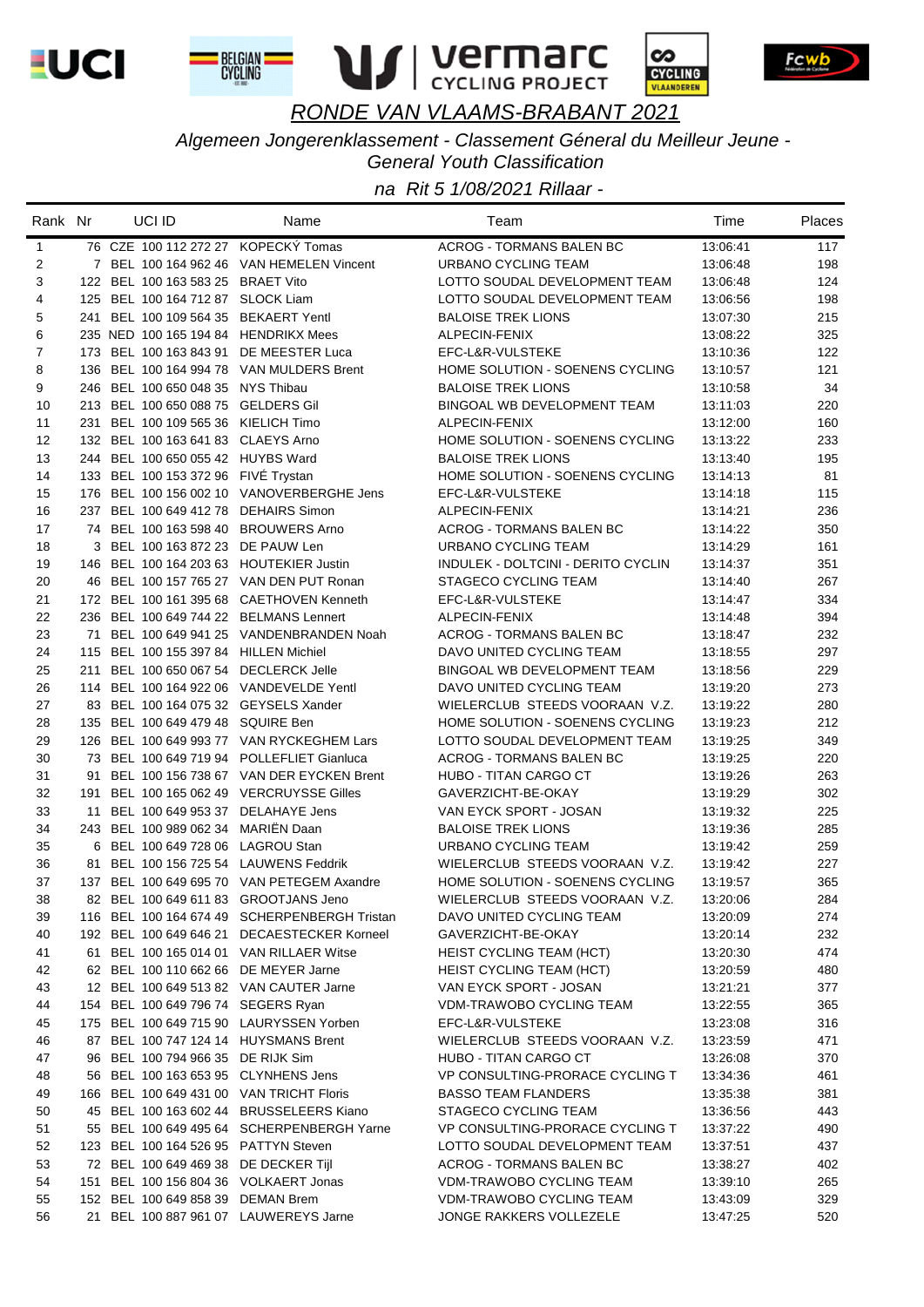









Algemeen rushesklassement - Classement général des rush - General sprint classification

| Rank Nr |     | Name                    | Team                                 | Points |
|---------|-----|-------------------------|--------------------------------------|--------|
|         |     | 233 BASTIAENS Ayco      | ALPECIN-FENIX                        | 34     |
| 2       |     | 232 VAN DER POEL David  | ALPECIN-FENIX                        | 19     |
| 3       |     | 151 VOLKAERT Jonas      | <b>VDM-TRAWOBO CYCLING TEAM</b>      | 12     |
| 4       | 1   | DEVOS Han               | URBANO CYCLING TEAM                  | 8      |
| 5       |     | 73 POLLEFLIET Gianluca  | <b>ACROG - TORMANS BALEN BC</b>      |        |
| 6       |     | 226 SOETE Daan          | <b>GROUP HENS - MAES CONTAINERS</b>  | 6      |
|         |     | 125 SLOCK Liam          | LOTTO SOUDAL DEVELOPMENT TEAM        | 5      |
| 8       |     | 132 CLAEYS Arno         | HOME SOLUTION - SOENENS CYCLING TEAM | 5      |
| 9       | 241 | <b>BEKAERT Yentl</b>    | <b>BALOISE TREK LIONS</b>            | 3      |
| 10      | 224 | <b>MEEUSEN Tom</b>      | <b>GROUP HENS - MAES CONTAINERS</b>  | 3      |
| 11      | 231 | KIELICH Timo            | ALPECIN-FENIX                        | 3      |
| 12      |     | 186 VAN COPPENOLLE Lars | VZW WP DE MOLENSPURTERS MEULEBEKE    | 3      |
| 13      | 137 | VAN PETEGEM Axandre     | HOME SOLUTION - SOENENS CYCLING TEAM | 3      |
| 14      | 235 | <b>HENDRIKX Mees</b>    | ALPECIN-FENIX                        |        |
| 15      |     | 76 KOPECKÝ Tomas        | <b>ACROG - TORMANS BALEN BC</b>      |        |
| 16      |     | 122 BRAET Vito          | LOTTO SOUDAL DEVELOPMENT TEAM        |        |
| 17      | 243 | MARIËN Daan             | <b>BALOISE TREK LIONS</b>            |        |
| 18      | 171 | <b>BOUTS Jens</b>       | EFC-L&R-VULSTEKE                     |        |
| 19      | 116 | SCHERPENBERGH Tristan   | DAVO UNITED CYCLING TEAM             |        |
| 20      |     | 35 BORGERS Gilles       | YOUNG CYCLING TALENT D&D             |        |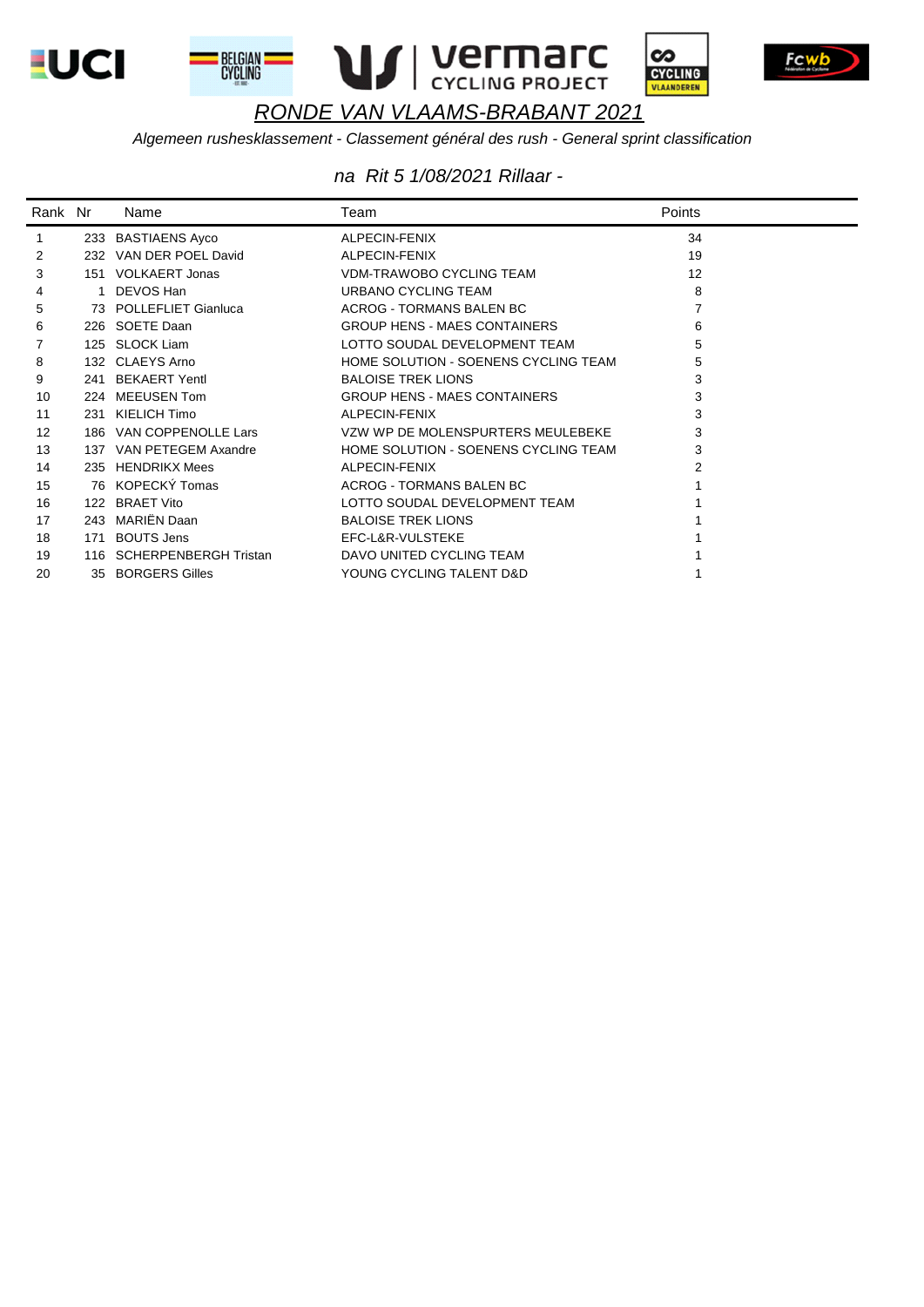







Fcwl

# RONDE VAN VLAAMS-BRABANT 2021

# Algemeen bergklassement - Classement géneral des GPM - General Mountain<br>Classification

| Rank Nr | Name                      | ि <i>क्षिणRit 5 1/08/2021 Rillaar -</i> | Points         |
|---------|---------------------------|-----------------------------------------|----------------|
| 1       | 226 SOETE Daan            | <b>GROUP HENS - MAES CONTAINERS</b>     | 36             |
| 2       | 233 BASTIAENS Ayco        | ALPECIN-FENIX                           | 18             |
| 3       | 125 SLOCK Liam            | LOTTO SOUDAL DEVELOPMENT TEAM           | 17             |
| 4       | 232 VAN DER POEL David    | ALPECIN-FENIX                           | 14             |
| 5       | 1 DEVOS Han               | URBANO CYCLING TEAM                     | 10             |
| 6       | 223 LOOCKX Lander         | <b>GROUP HENS - MAES CONTAINERS</b>     | 8              |
| 7       | 171 BOUTS Jens            | EFC-L&R-VULSTEKE                        | 7              |
| 8       | 132 CLAEYS Arno           | HOME SOLUTION - SOENENS CYCLING TEAM    | 5              |
| 9       | 82 GROOTJANS Jeno         | WIELERCLUB STEEDS VOORAAN V.Z.W.        | 5              |
| 10      | 114 VANDEVELDE Yentl      | DAVO UNITED CYCLING TEAM                | 5              |
| 11      | 76 KOPECKÝ Tomas          | <b>ACROG - TORMANS BALEN BC</b>         | 4              |
| 12      | 237 DEHAIRS Simon         | ALPECIN-FENIX                           | 3              |
| 13      | 172 CAETHOVEN Kenneth     | EFC-L&R-VULSTEKE                        | 3              |
| 14      | 137 VAN PETEGEM Axandre   | HOME SOLUTION - SOENENS CYCLING TEAM    | 3              |
| 15      | 87 HUYSMANS Brent         | WIELERCLUB STEEDS VOORAAN V.Z.W.        | 3              |
| 16      | 186 VAN COPPENOLLE Lars   | VZW WP DE MOLENSPURTERS MEULEBEKE       | 3              |
| 17      | 41 CLÉ Brent              | <b>STAGECO CYCLING TEAM</b>             | $\overline{2}$ |
| 18      | 235 HENDRIKX Mees         | ALPECIN-FENIX                           | 2              |
| 19      | 246 NYS Thibau            | <b>BALOISE TREK LIONS</b>               |                |
| 20      | 231 KIELICH Timo          | ALPECIN-FENIX                           |                |
| 21      | 52 CORNELIS Jonas         | VP CONSULTING-PRORACE CYCLING TEAM      |                |
| 22      | 243 MARIËN Daan           | <b>BALOISE TREK LIONS</b>               |                |
| 23      | 116 SCHERPENBERGH Tristan | DAVO UNITED CYCLING TEAM                |                |
| 24      | 73 POLLEFLIET Gianluca    | <b>ACROG - TORMANS BALEN BC</b>         |                |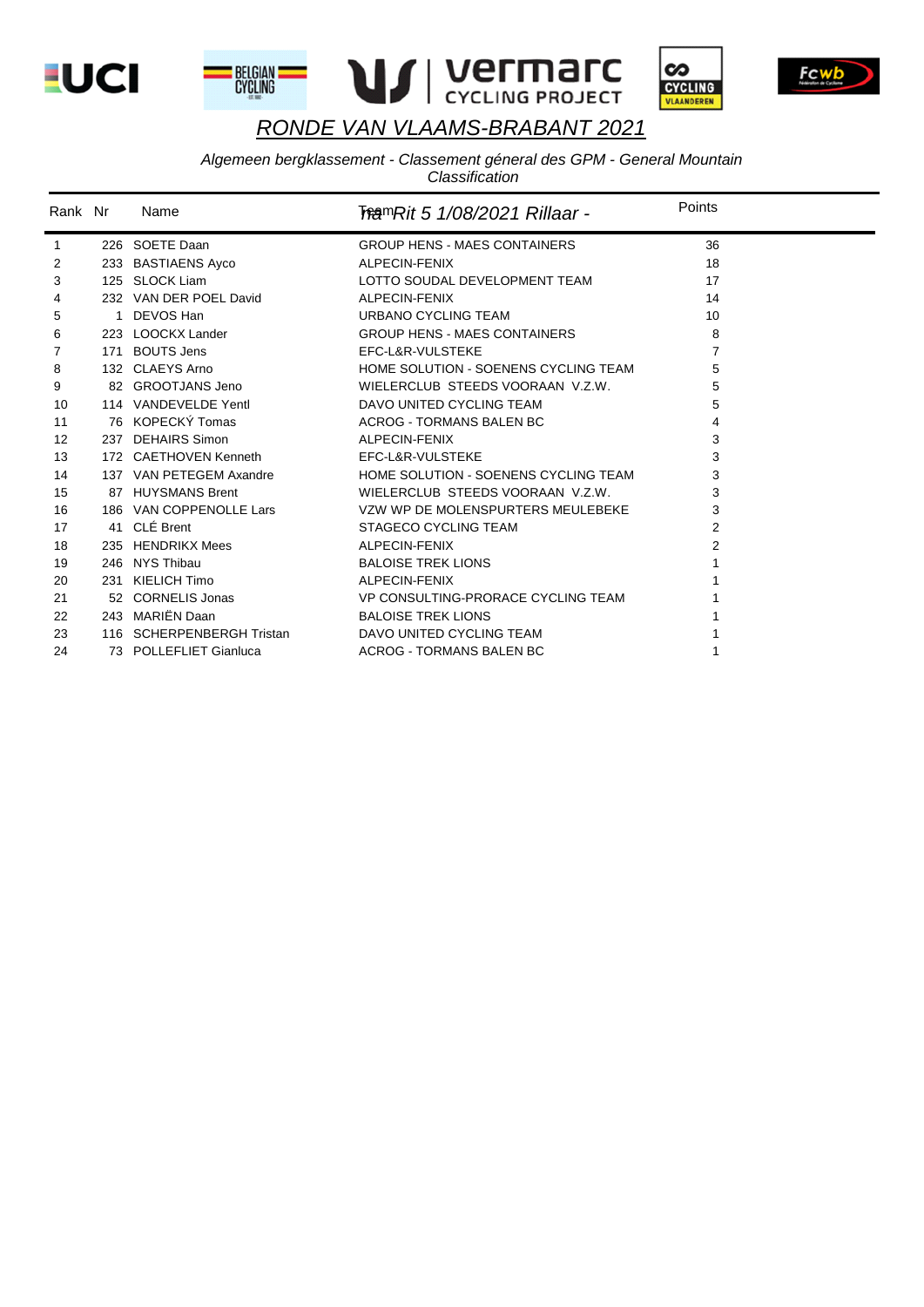







 $\infty$ 

CYCLING<br>VLAANDEREN

# *RONDE VAN VLAAMS-BRABANT 2021*

#### Algemeen ploegenklassement - Classement général par équipes - General Team Classification *na Rit 5 1/08/2021 Rillaar -*

| Rank              | Team                                 | Time     |
|-------------------|--------------------------------------|----------|
| 1                 | ALPECIN-FENIX                        | 39:22:44 |
| $\overline{2}$    | <b>GROUP HENS - MAES CONTAINERS</b>  | 39:23:45 |
| 3                 | LOTTO SOUDAL DEVELOPMENT TEAM        | 39:24:54 |
| 4                 | <b>BALOISE TREK LIONS</b>            | 39:31:41 |
| 5                 | HOME SOLUTION - SOENENS CYCLING TEAM | 39:38:19 |
| 6                 | EFC-L&R-VULSTEKE                     | 39:39:00 |
| $\overline{7}$    | ACROG - TORMANS BALEN BC             | 39:39:23 |
| 8                 | URBANO CYCLING TEAM                  | 39:40:49 |
| 9                 | STAGECO CYCLING TEAM                 | 39:41:42 |
| 10                | DAVO UNITED CYCLING TEAM             | 39:52:30 |
| 11                | WIELERCLUB STEEDS VOORAAN V.Z.W.     | 39:58:26 |
| $12 \overline{ }$ | GAVERZICHT-BE-OKAY                   | 39.59.29 |
| 13                | <b>HEIST CYCLING TEAM (HCT)</b>      | 40:01:12 |
| 14                | VP CONSULTING-PRORACE CYCLING TEAM   | 40:13:32 |
| 15                | <b>VDM-TRAWOBO CYCLING TEAM</b>      | 40:23:54 |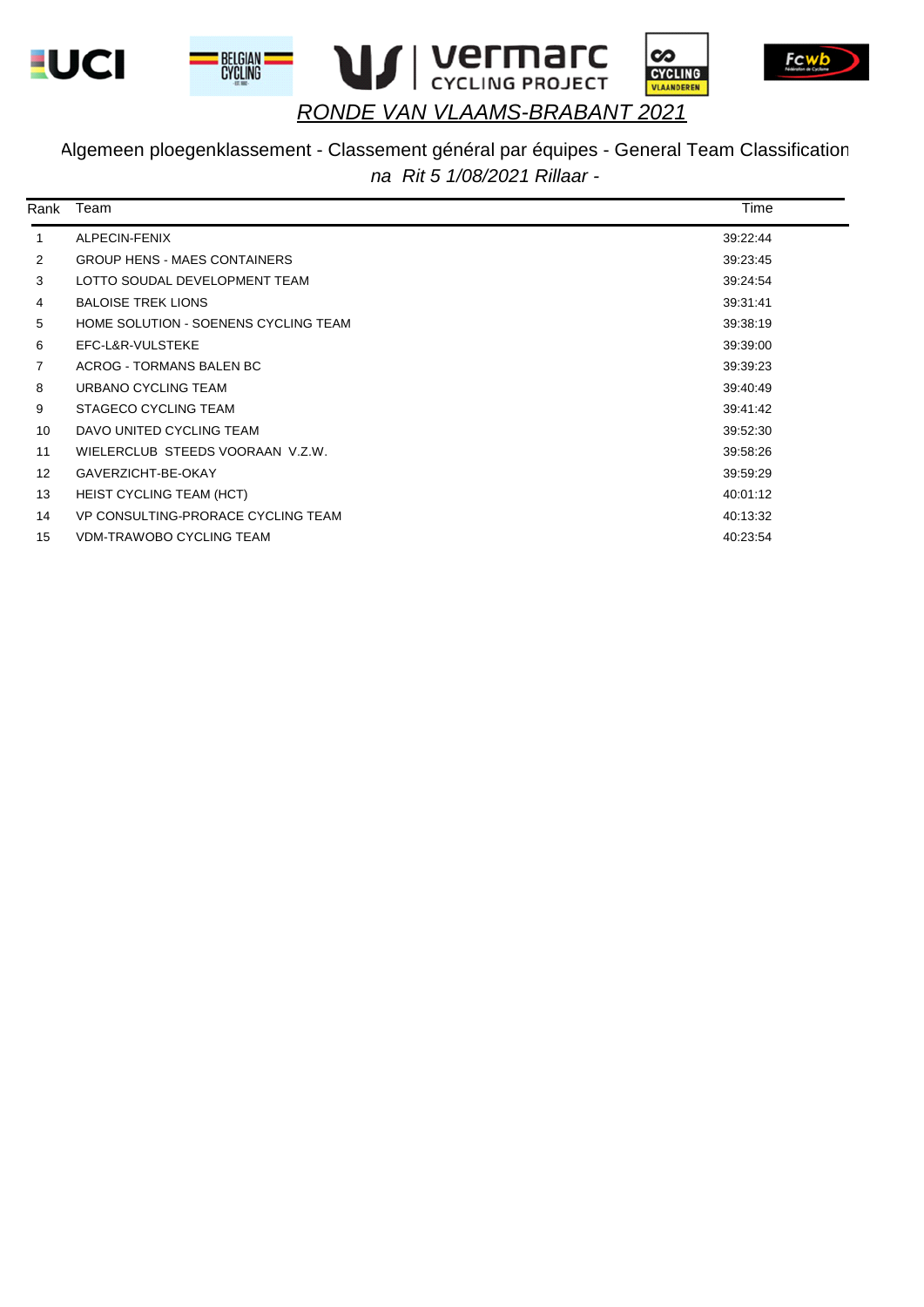









*Alg Klassement Regionale Renner -Classement Géneral Meilleur Regionaux - General Classification Regional Rider na Rit 5 1/08/2021 Rillaar -* 

|                   |     | Rang Rugnr Naam          | Ploeg - Equip                                    | Tijd     | <b>Plaatsen</b> |
|-------------------|-----|--------------------------|--------------------------------------------------|----------|-----------------|
| 1                 |     | 41 CLÉ Brent             | BEL 19951023 STAGECO CYCLING TEAM                | 13:07:36 | 96              |
| 2                 | 223 | <b>LOOCKX Lander</b>     | BEL 19970425 GROUP HENS - MAES CONTAINERS        | 13:07:58 | 118             |
| 3                 |     | 136 VAN MULDERS Brent    | BEL 20000822 HOME SOLUTION - SOENENS CYCLING TEA | 13:10:57 | 121             |
| 4                 | 246 | NYS Thibau               | BEL 20021112 BALOISE TREK LIONS                  | 13:10:58 | 34              |
| 5                 | 161 | <b>RIETJENS Sander</b>   | BEL 19980418 BASSO TEAM FLANDERS                 | 13:13:35 | 245             |
| 6                 | 111 | <b>ROGIER Stef</b>       | BEL 19960114 DAVO UNITED CYCLING TEAM            | 13:14:16 | 213             |
| 7                 | 237 | <b>DEHAIRS Simon</b>     | BEL 20010604 ALPECIN-FENIX                       | 13:14:21 | 236             |
| 8                 |     | 3 DE PAUW Len            | BEL 20000516 URBANO CYCLING TEAM                 | 13:14:29 | 161             |
| 9                 | 71  | VANDENBRANDEN Noah       | BEL 20020729 ACROG - TORMANS BALEN BC            | 13:18:47 | 232             |
| 10                | 221 | <b>BAESTAENS Vincent</b> | BEL 19890618 GROUP HENS - MAES CONTAINERS        | 13:19:00 | 450             |
| 11                | 11  | DELAHAYE Jens            | BEL 20020814 VAN EYCK SPORT - JOSAN              | 13:19:32 | 225             |
| $12 \overline{ }$ |     | 6 LAGROU Stan            | BEL 20020205 URBANO CYCLING TEAM                 | 13:19:42 | 259             |
| 13                | 171 | <b>BOUTS Jens</b>        | BEL 19980313 EFC-L&R-VULSTEKE                    | 13:19:56 | 241             |
| 14                |     | 2 PHILIPS Jonas          | BEL 19920526 URBANO CYCLING TEAM                 | 13:20:18 | 299             |
| 15                |     | 37 VANDERVORST Fabian    | BEL 19980804 YOUNG CYCLING TALENT D&D            | 13:20:21 | 360             |
| 16                | 61  | <b>VAN RILLAER Witse</b> | BEL 20000522 HEIST CYCLING TEAM (HCT)            | 13:20:30 | 474             |
| 17                |     | 101 LEFEBER Mathias      | BEL 19981022 SPORT EN MOEDIG GENK                | 13:20:42 | 441             |
| 18                |     | DEVOS Han                | BEL 19970901 URBANO CYCLING TEAM                 | 13:21:06 | 211             |
| 19                |     | 12 VAN CAUTER Jarne      | BEL 20010912 VAN EYCK SPORT - JOSAN              | 13:21:21 | 377             |
| 20                |     | 56 CLYNHENS Jens         | BEL 20000408 VP CONSULTING-PRORACE CYCLING TEAM  | 13:34:36 | 461             |
| 21                |     | 166 VAN TRICHT Floris    | BEL 20010623 BASSO TEAM FLANDERS                 | 13:35:38 | 381             |
| 22                |     | 52 CORNELIS Jonas        | BEL 19940729 VP CONSULTING-PRORACE CYCLING TEAM  | 13:36:21 | 443             |
| 23                | 45  | <b>BRUSSELEERS Kiano</b> | BEL 20001231 STAGECO CYCLING TEAM                | 13:36:56 | 443             |
| 24                |     | 152 DEMAN Brem           | BEL 20020516 VDM-TRAWOBO CYCLING TEAM            | 13:43:09 | 329             |
| 25                | 21  | <b>LAUWEREYS Jarne</b>   | BEL 20020905 JONGE RAKKERS VOLLEZELE             | 13:47:25 | 520             |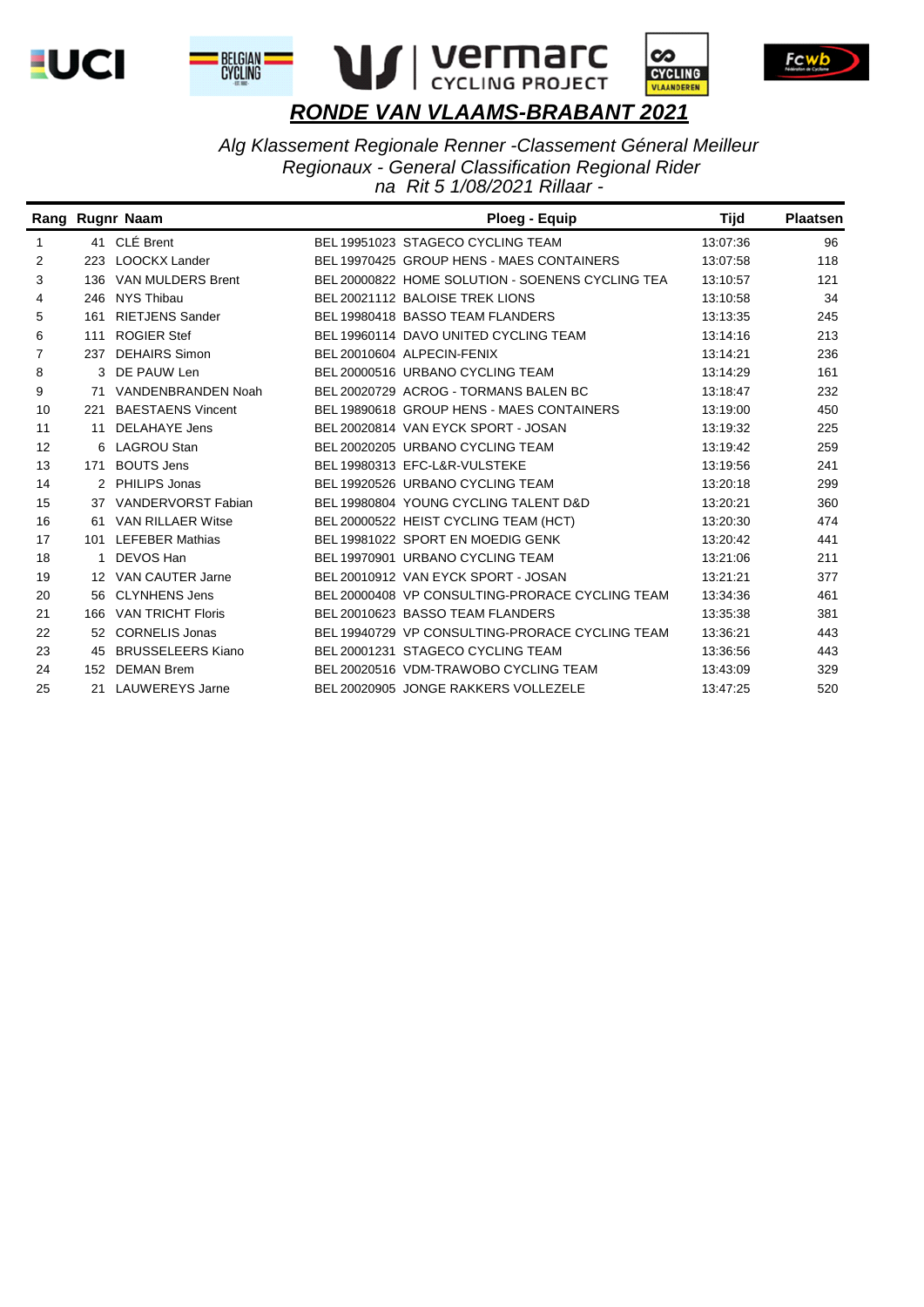







#### *van 28/07/2021 tot 1/08/2021*

Klasse 2.12

1/08/2021 *Communique nr* 1

മ

**CYCLING** 

#### Rit 5 Rillaar -

De organisatie en het college van commissarissen bedankt iedereen voor hun sportieve en welwillende medewerking. Beslissingen van het college van commissarissen - Communique Du College des commissaires

#### Organisatie en College van Commissarissen.

L'organisation et le Collège des Commissaires tiennent à remercier chacun pour sa coopération sportive et bienveillante.

#### Organisation et College des Commissaires.